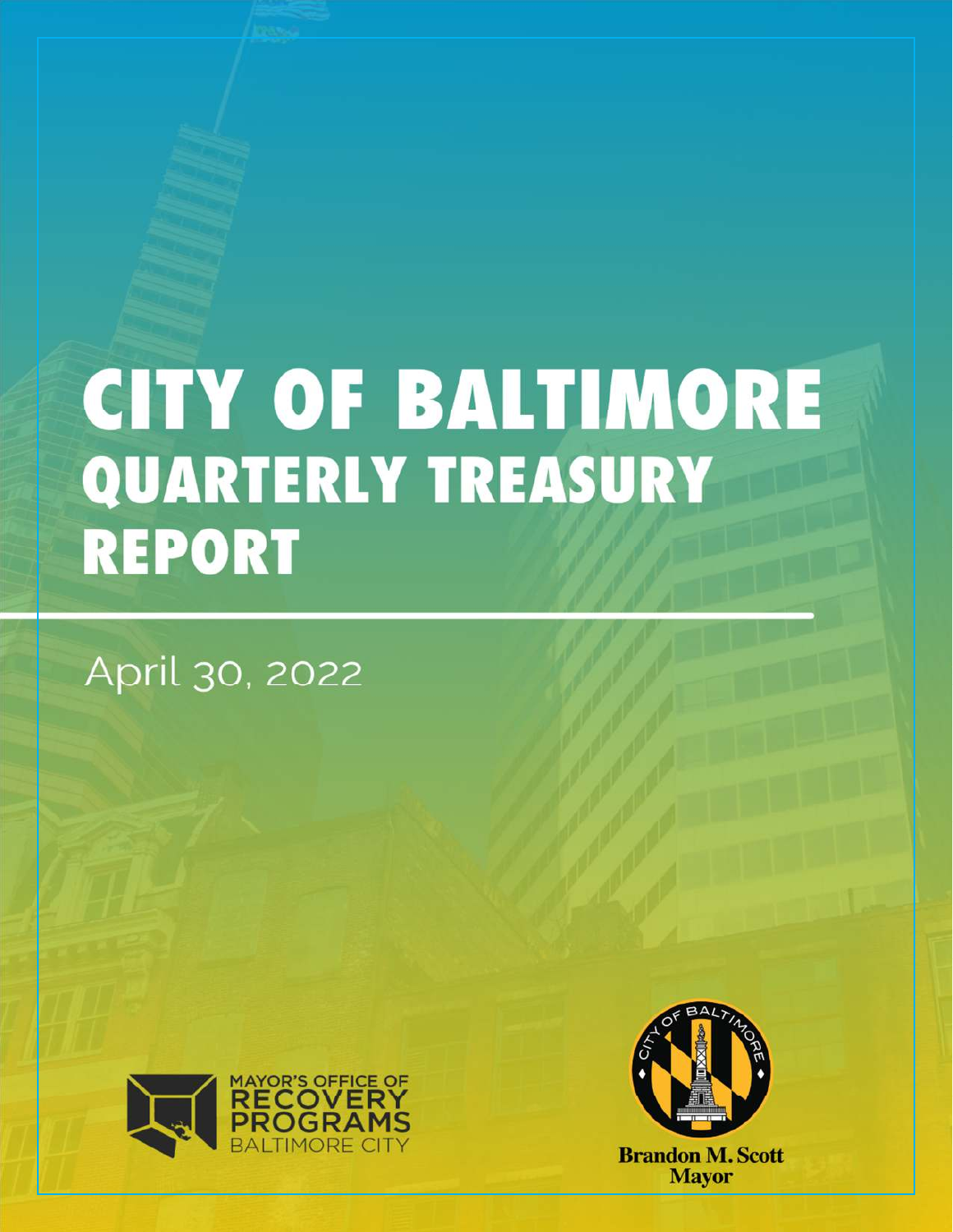## **Contents**

| Reducing Baltimore Violence - Improving Community Violence Interventions 11 |  |
|-----------------------------------------------------------------------------|--|
|                                                                             |  |
|                                                                             |  |
|                                                                             |  |
|                                                                             |  |
|                                                                             |  |
|                                                                             |  |
|                                                                             |  |
|                                                                             |  |
|                                                                             |  |
|                                                                             |  |
|                                                                             |  |
|                                                                             |  |
|                                                                             |  |
|                                                                             |  |
|                                                                             |  |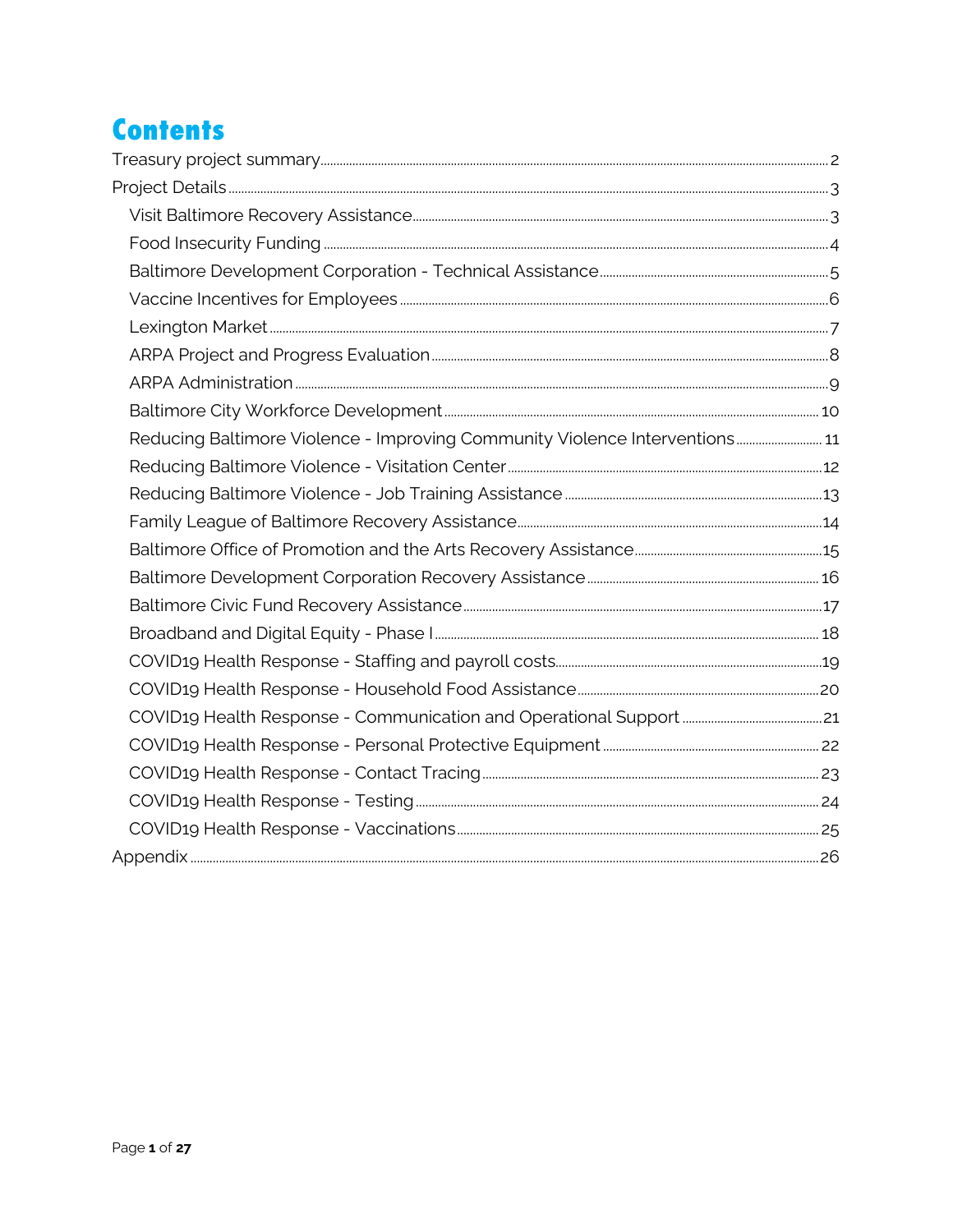## **Treasury project summary**

Project descriptions are included in the section after the table.

| <b>Name</b>                                                                 | <b>Adopted Budget</b> | <b>Total Obligations</b> | <b>Total Expenditures</b> |
|-----------------------------------------------------------------------------|-----------------------|--------------------------|---------------------------|
| Visit Baltimore Recovery Assistance                                         | \$2,500,000.00        | \$2,500,000.00           | \$2,500,000.00            |
| Food Insecurity Funding                                                     | \$2,302,300.00        | \$2,302,300.00           | \$0.00                    |
| Baltimore Development Corporation - Technical Assistance                    | \$2,680,000.00        | \$2,680,000.00           | \$916,239.32              |
| Vaccine Incentives for Employees                                            | \$10,430,607.18       | \$10,430,607.18          | \$10,430,607.18           |
| Lexington Market                                                            | \$4,917,957.00        | \$4,917,957.00           | \$0.00                    |
| <b>ARPA Project and Progress Evaluation</b>                                 | \$465.494.00          | \$465.494.00             | \$0.00                    |
| <b>ARPA Administration</b>                                                  | \$2,850,575.85        | \$2,330,871.88           | \$1,731,612.43            |
| <b>Baltimore City Workforce Development</b>                                 | \$3,768,937.85        | \$3,768,937.85           | \$249,904.33              |
| Reducing Baltimore Violence - Improving Community Violence<br>Interventions | \$7,279,057.75        | \$7,279,057.75           | \$75,501.89               |
| Reducing Baltimore Violence - Visitation Center                             | \$68,310.00           | \$68,310.00              | \$0.00                    |
| Reducing Baltimore Violence - Job Training Assistance                       | \$2.955.000.00        | \$2.955.000.00           | \$0.00                    |
| Family League of Baltimore Recovery Assistance                              | \$2,000,000.00        | \$2,000,000.00           | \$2,000,000.00            |
| Baltimore Office of Promotion and the Arts Recovery Assistance              | \$500,000.00          | \$500.000.00             | \$500,000.00              |
| Baltimore Development Corporation Recovery Assistance                       | \$9,020,000.00        | \$9,020,000.00           | \$3,083,760.68            |
| <b>Baltimore Civic Fund Recovery Assistance</b>                             | \$8,300,000.00        | \$8,300,000.00           | \$6,225,000.00            |
| Broadband and Digital Equity - Phase I                                      | \$1,776,788.15        | \$1,776,788.15           | \$9,296.38                |
| COVID19 Health Response - Staffing and payroll costs                        | \$8,202,869.00        | \$8.202.869.00           | \$4,305.90                |
| Household Food Assistance                                                   | \$3,049,000.00        | \$3,049,000.00           | \$0.00                    |
| COVID19 Health Response - Communication and Operational Support             | \$2,060,313.50        | \$2,060,313.50           | \$0.00                    |
| COVID19 Health Response - Personal Protective Equipment                     | \$2,516,000.00        | \$2,516,000.00           | \$0.00                    |
| COVID19 Health Response - Contact Tracing                                   | \$1,855,000.00        | \$1,855,000.00           | \$0.00                    |
| COVID19 Health Response - Testing                                           | \$3,225,000.00        | \$3,225,000.00           | \$0.00                    |
| COVID19 Health Response - Vaccinations                                      | \$6,985,000.00        | \$6,985,000.00           | \$0.00                    |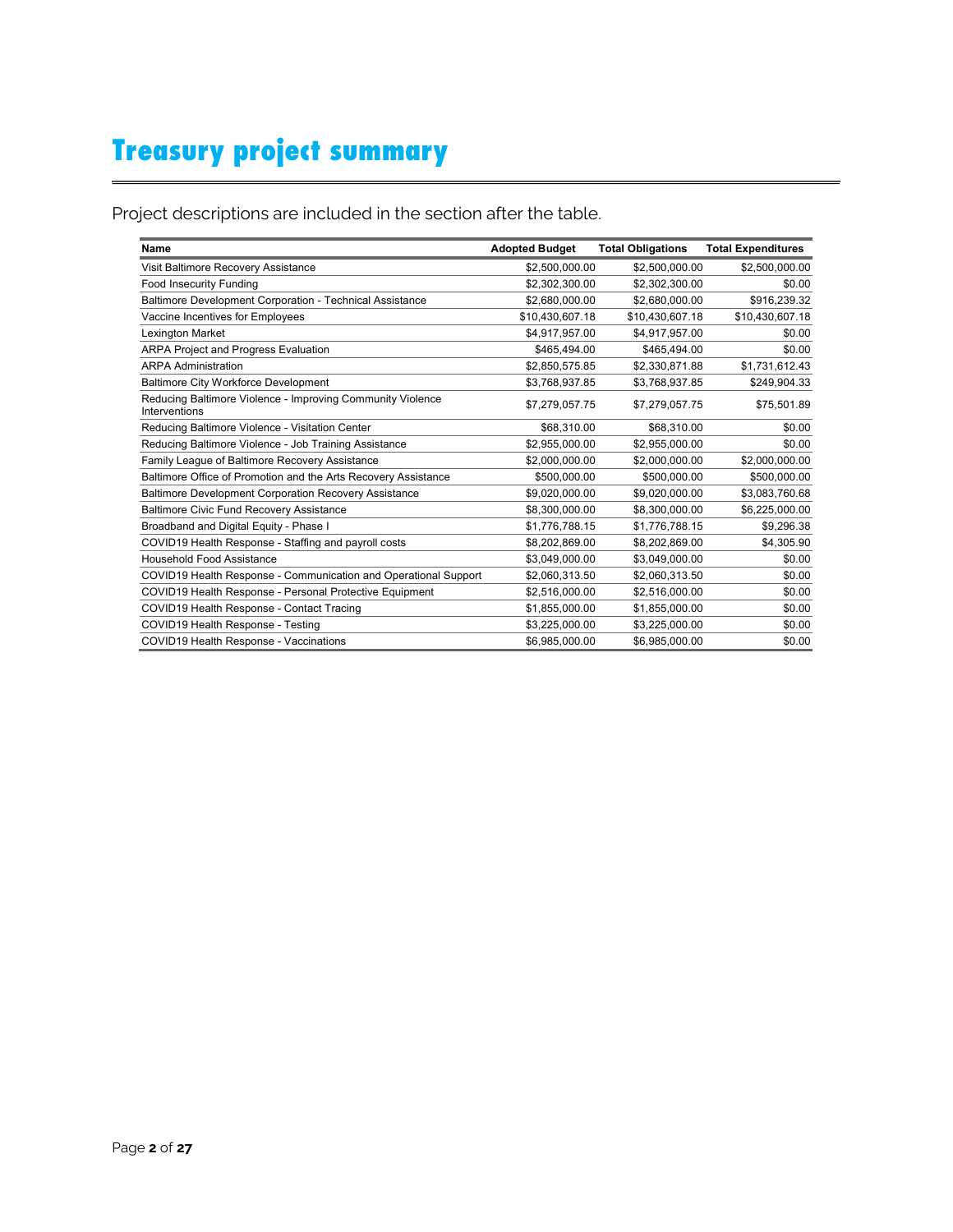## **Project Details**

## **Visit Baltimore Recovery Assistance**

| <b>Project Identification Number</b>  | 06H2D11S419500                           |
|---------------------------------------|------------------------------------------|
| <b>Adopted Budget</b>                 | \$2,500,000                              |
| Project Expenditure Category          | 2-Negative Economic Impacts              |
| Sum Aggregate Expenditures Less 50000 | \$0                                      |
| Sum Expenditures Greater 50           | \$2,500,000                              |
| Sum Aggregate Obligations Less 50000  | \$0                                      |
| <b>Sum Obligations Subawards</b>      | \$2,500,000                              |
| Sub Category                          | 235-Aid to Tourism Travel or Hospitality |
| <b>Total Obligations</b>              | \$2,500,000                              |
| <b>Total Expenditures</b>             | \$2,500,000                              |
| <b>Current Period Obligations</b>     | \$0                                      |
| <b>Current Period Expenditures</b>    | \$2,500,000                              |
| <b>Sum Obligations</b>                | \$2,500,000                              |

**Recipient Approach Description:** All beneficiaries needed to be established prior to the onset of the COVID-19 pandemic and were required to provide a written demonstration of negative impact Payments were awarded on a per-room basis The overall funding amount was determined based on identified unmet need from other federal funding opportunities such as the CARES Act

**Structure Objectives of Assistance Program:** This program consists of direct cash grants to eligible hotels and BBs operating in Baltimore City who demonstrated negative impact of COVID-19 to cover eligible costs Preference was given to those that are located in QCTs didn't receive prior funding employ 50 City residents and have 20 or fewer full-time staff indicating businesses that had disproportionate negative economic impact from COVID-19 with the greatest need Every hotel and BB in the City was invited to apply

**Project Description:** The Mayor's Office of Recovery Programs has awarded ARPA funding in the amount of 2500000 to Visit Baltimore Inc to provide financial assistance to accommodations providers in Baltimore City negatively impacted by the COV1D-19 public health emergency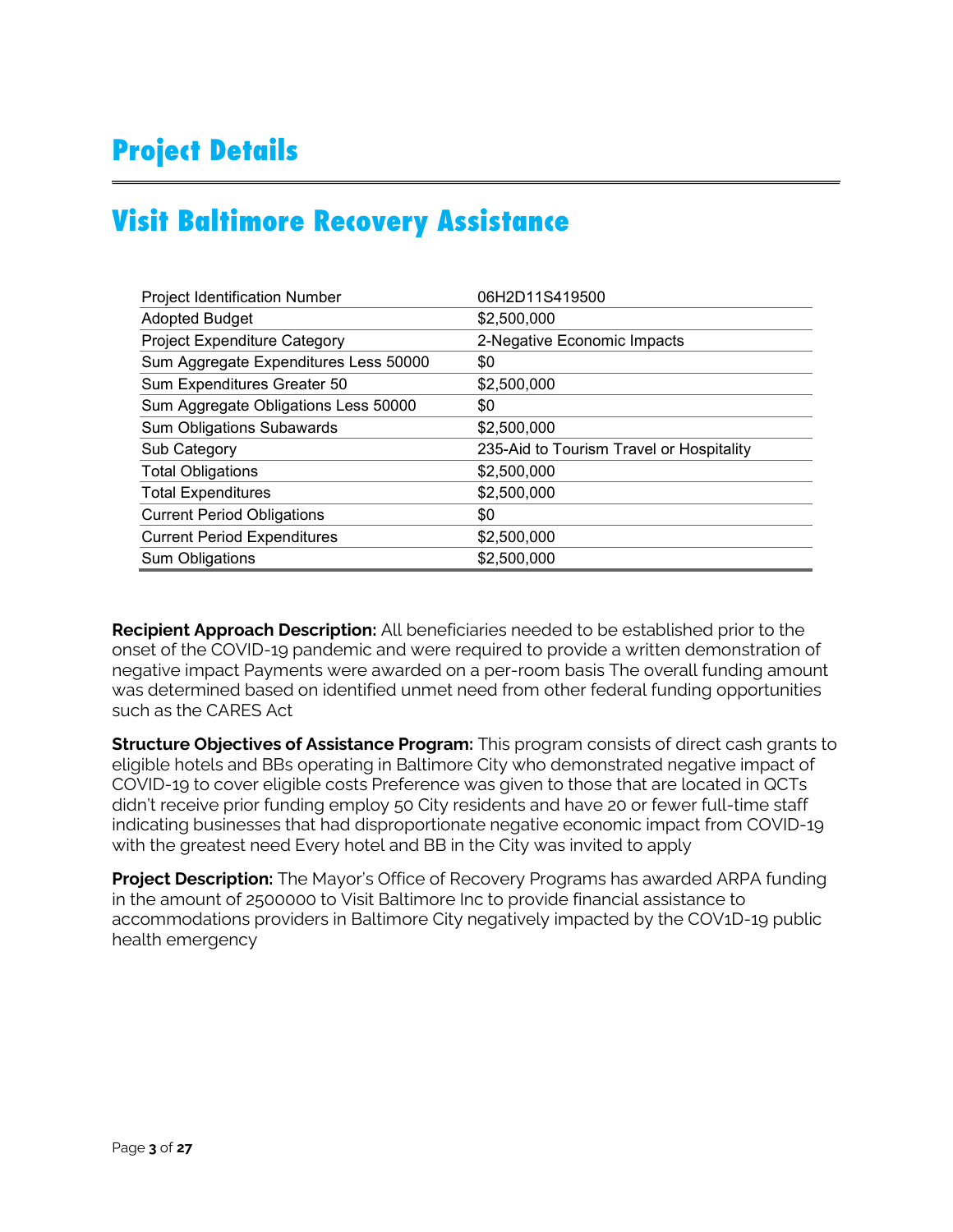## **Food Insecurity Funding**

| <b>Project Identification Number</b>  | XXH <sub>2</sub> D <sub>1</sub>       |
|---------------------------------------|---------------------------------------|
| <b>Adopted Budget</b>                 | \$2,302,300                           |
| Project Expenditure Category          | 2-Negative Economic Impacts           |
| Sum Aggregate Expenditures Less 50000 | \$0                                   |
| Sum Expenditures Greater 50           | \$0                                   |
| Sum Aggregate Obligations Less 50000  | \$0                                   |
| <b>Sum Obligations Subawards</b>      | \$2,302,300                           |
| Sub Category                          | 21-Household Assistance Food Programs |
| <b>Total Obligations</b>              | \$2,302,300                           |
| <b>Total Expenditures</b>             | \$0                                   |
| <b>Current Period Obligations</b>     | \$2,302,300                           |
| <b>Current Period Expenditures</b>    | \$0                                   |
| Sum Obligations                       | \$2,302,300                           |

### **Recipient Approach Description:** N/A

#### **Structure Objectives of Assistance Program:** N/A

**Project Description:** Funding will support various programs for residents aimed at reducing food insecurity including continuing COVID-19 emergency produce box distribution; increasing Online Supplemental Nutritional Assistance Program SNAP participation to address the inequitable access to home delivered groceries; expanding nutrition incentives at farmer's markets; implementing a Produce Prescription program at MedStar Harbor Hospital; and building the Black Indigenous and People of Color BIPOC local food production supply chain to shift away from emergency food and towards improving the local supply food chain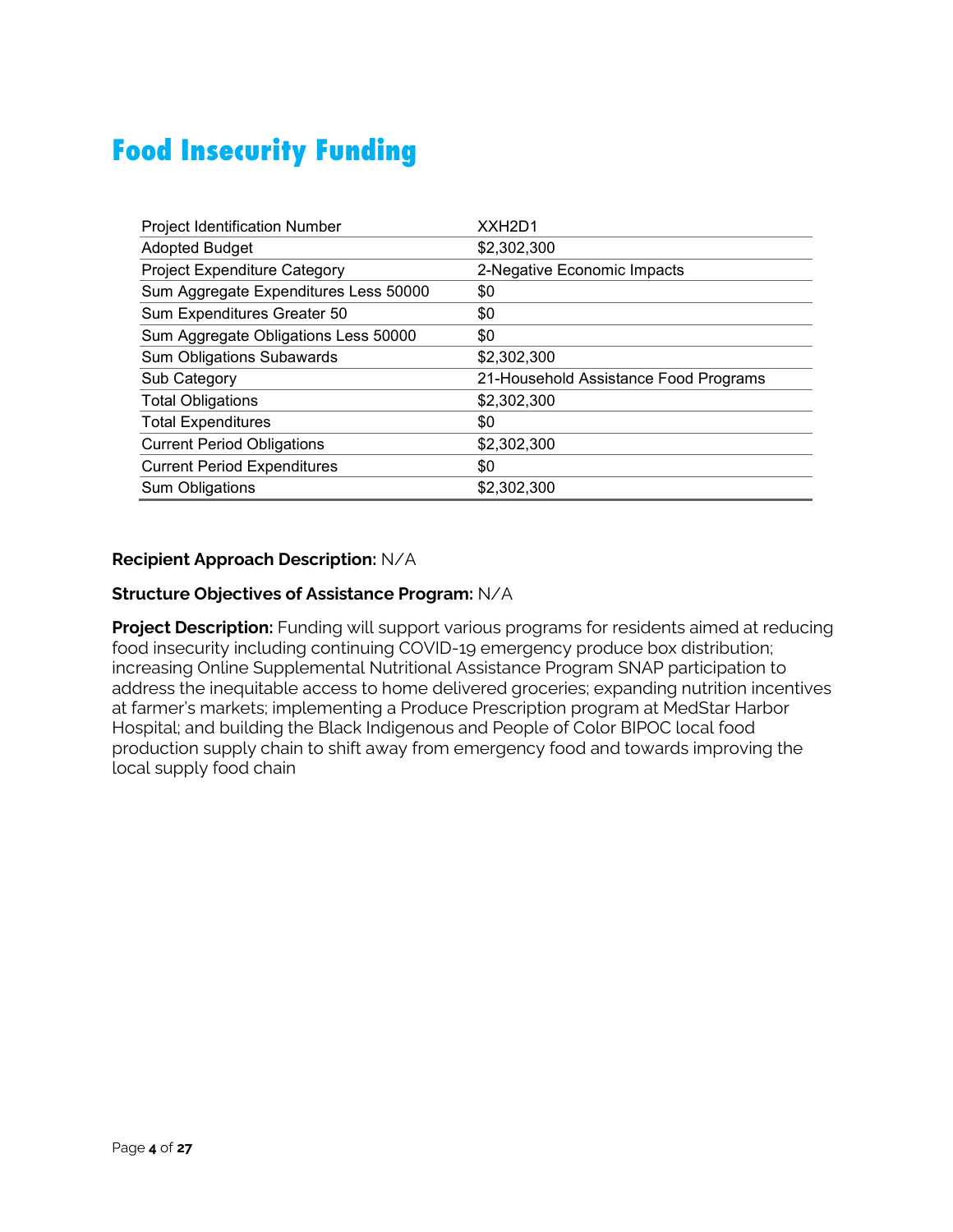## **Baltimore Development Corporation - Technical Assistance**

| <b>Project Identification Number</b>  | 06H2D30                                                            |
|---------------------------------------|--------------------------------------------------------------------|
| <b>Adopted Budget</b>                 | \$2,680,000                                                        |
| <b>Project Expenditure Category</b>   | 2-Negative Economic Impacts                                        |
| Sum Aggregate Expenditures Less 50000 | \$0                                                                |
| Sum Expenditures Greater 50           | \$916,239.32                                                       |
| Sum Aggregate Obligations Less 50000  | \$0                                                                |
| <b>Sum Obligations Subawards</b>      | \$2,680,000                                                        |
| Sub Category                          | 230-Technical Assistance Counseling or<br><b>Business Planning</b> |
| <b>Total Obligations</b>              | \$2,680,000                                                        |
| <b>Total Expenditures</b>             | \$916,239.32                                                       |
| <b>Current Period Obligations</b>     | \$0                                                                |
| <b>Current Period Expenditures</b>    | \$0                                                                |
| Sum Obligations                       | \$2,680,000                                                        |
| <b>Evidence Based Total Spend</b>     | \$916,239                                                          |
| <b>Small Businesses Served</b>        | O                                                                  |

**Recipient Approach Description:** All beneficiaries needed to be established prior to the onset of the COVID-19 pandemic and were required to provide a written demonstration of negative impact Participating businesses are those that demonstrated disproportionate negative economic impact in project 06H2D29

**Structure Objectives of Assistance Program:** This program consists of vendors who are matched with small business awardees to provide assistance in one of four areas ecommercetechnology marketing accounting and legal services and special initiatives and COVID-1 safety grants Participating businesses are those that demonstrated disproportionate negative economic impact in project 06H2D29

**Project Description:** The Baltimore Development Corporation BDC will match small business grantees with technical assistance providers in Baltimore City negatively impacted by the COVID-19 public health emergency Categories of technical assistance include ecommercetechnology marketing accounting and legal services and special initiatives and COVID-1 safety BDC will track the percent of businesses served that are Black Indigenous and People of Color BIPOC owned the average percent increase in revenue and the number of jobs created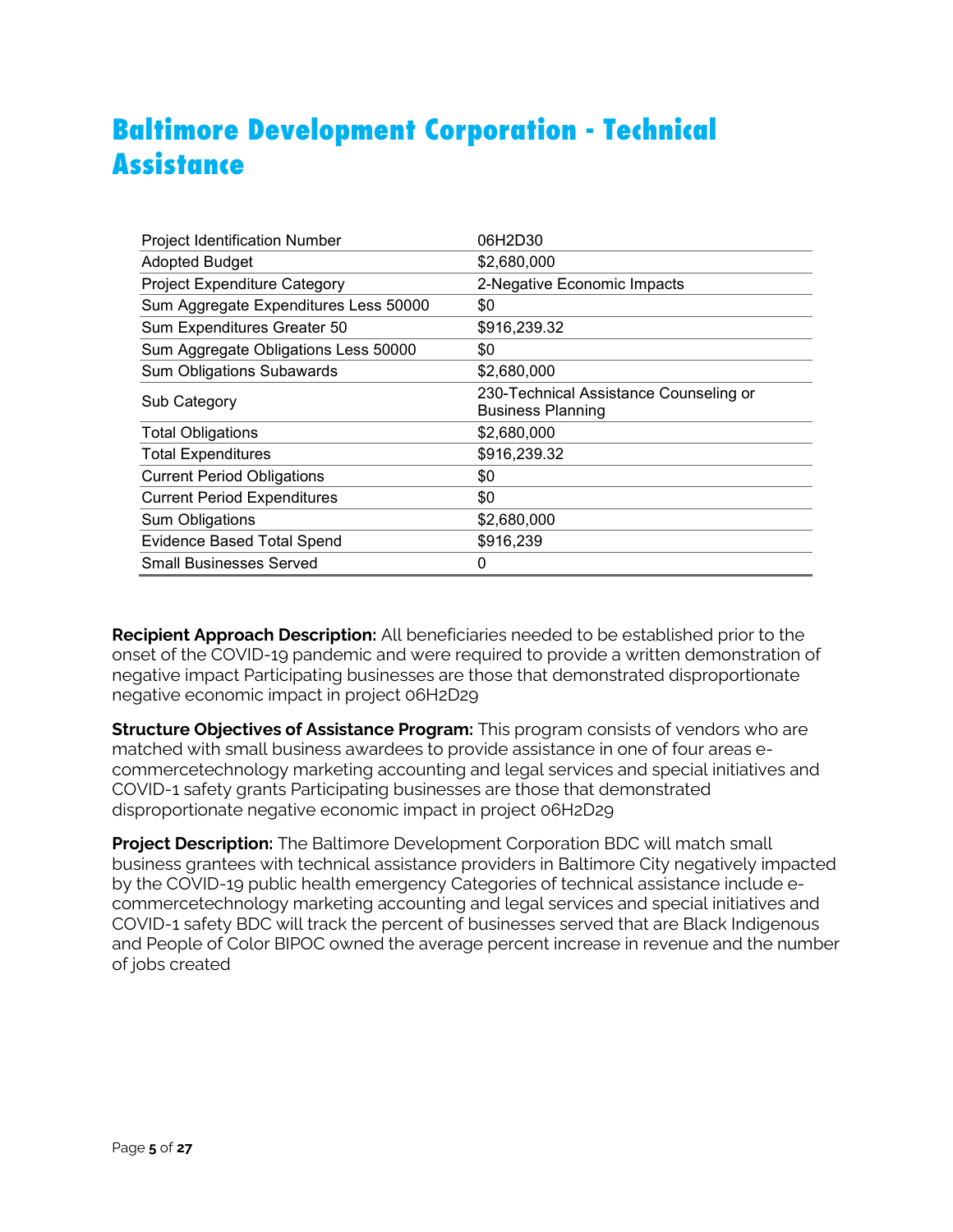## **Vaccine Incentives for Employees**

| <b>Project Identification Number</b>  | 10H1D1                  |
|---------------------------------------|-------------------------|
| <b>Adopted Budget</b>                 | \$10,430,607.18         |
| Project Expenditure Category          | 1-Public Health         |
| Sum Aggregate Expenditures Less 50000 | \$0                     |
| Sum Expenditures Greater 50           | \$10,430,607.18         |
| Sum Aggregate Obligations Less 50000  | \$0                     |
| <b>Sum Obligations Subawards</b>      | \$10,430,607.18         |
| Sub Category                          | 11-COVID-19 Vaccination |
| <b>Total Obligations</b>              | \$10,430,607.18         |
| <b>Total Expenditures</b>             | \$10,430,607.18         |
| <b>Current Period Obligations</b>     | \$10,430,607.18         |
| <b>Current Period Expenditures</b>    | \$10,430,607.18         |
| Sum Obligations                       | \$10,430,607.18         |

**Recipient Approach Description:** The 1000 amount was set to encourage vaccine hesitant or resistant employees to get fully vaccinated The public health benefits of higher vaccination rates greatly outstrip the cost per employee

**Structure Objectives of Assistance Program:** Most City employees were eligible for a onetime 1000 incentive if they provided proof of vaccination This was intended to increase vaccination rates among City employees some who are essential workers and some who would be considered moderate income based on their compensation

**Project Description:** Funding from ARPA SLFRF will be used to address the COVID-19 public health emergency through vaccine incentives Vaccine incentives will be provided to Baltimore City employees who have received their vaccines The goal is to encourage City employees to get vaccinated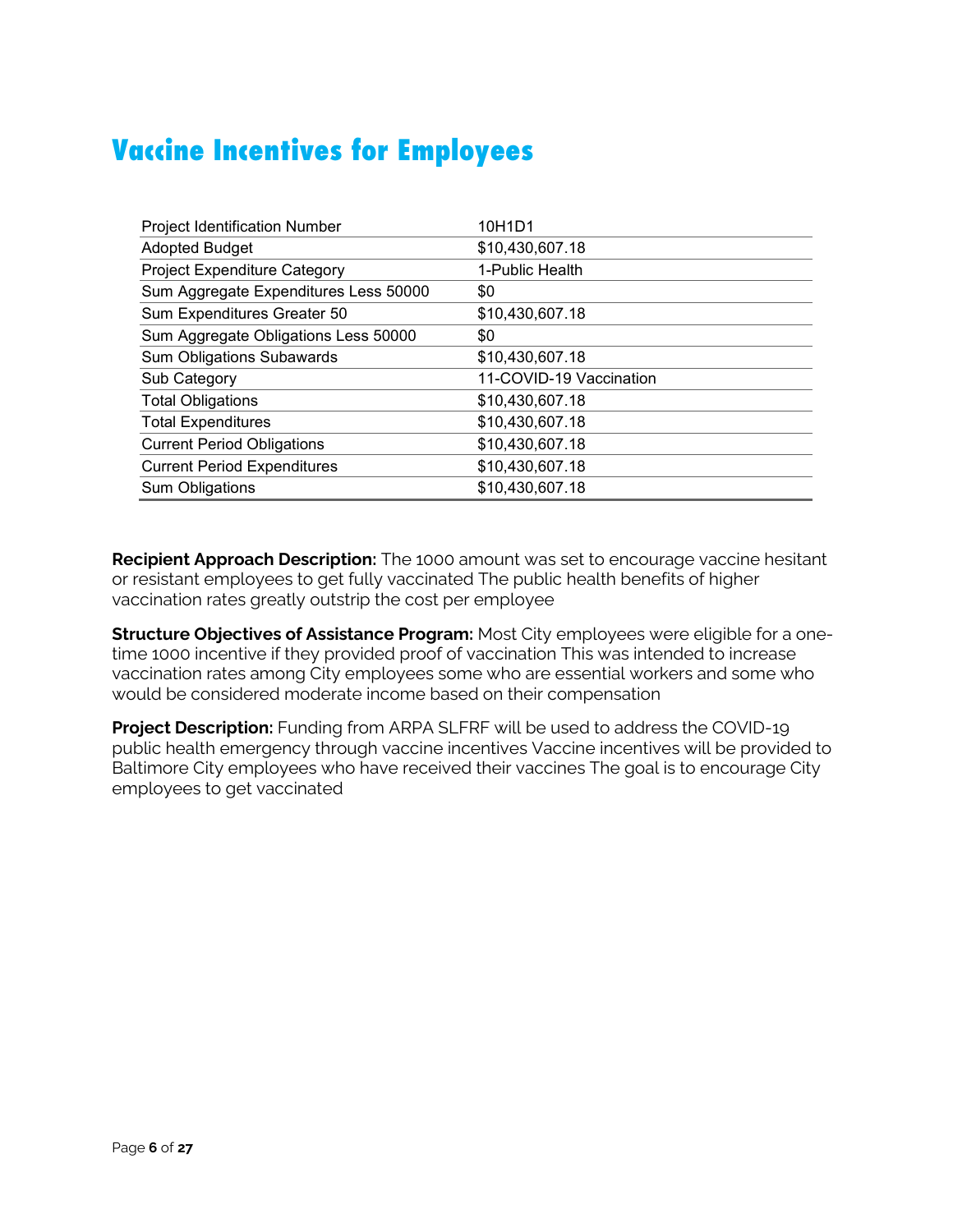## **Lexington Market**

| <b>Project Identification Number</b>  | 11H2D31                                                              |
|---------------------------------------|----------------------------------------------------------------------|
| <b>Adopted Budget</b>                 | \$4,917,957                                                          |
| <b>Project Expenditure Category</b>   | 2-Negative Economic Impacts                                          |
| Sum Aggregate Expenditures Less 50000 | \$0                                                                  |
| Sum Expenditures Greater 50           | \$0                                                                  |
| Sum Aggregate Obligations Less 50000  | \$0                                                                  |
| <b>Sum Obligations Subawards</b>      | \$4,917,957                                                          |
| Sub Category                          | 231-Rehabilitation of Commercial Properties or<br>Other Improvements |
| <b>Total Obligations</b>              | \$4,917,957                                                          |
| <b>Total Expenditures</b>             | \$0                                                                  |
| <b>Current Period Obligations</b>     | \$4,917,957                                                          |
| <b>Current Period Expenditures</b>    | \$0                                                                  |
| Sum Obligations                       | \$4,917,957                                                          |

### **Recipient Approach Description:** N/A

#### **Structure Objectives of Assistance Program:** N/A

**Project Description:** Funding from ARPA SLFRF will be provided to the Baltimore Public Markets Corporation to fund stall build-out assistance at Lexington Market for small businesses impacted by the COVID-19 public health emergency Funds provided to Lexington Market will offset these capital increases and allow small businesses largely minority and women-owned to open successfully The success of this program will be indicated by the percentage of vendors out of the slated 48 who can open their businesses at Lexington Market by August 15 2022 Other performance measures include the total number of small businesses served increasing minority and women-owned businesses to over 75 of stalls at Lexington Market increasing merchant revenue and creating culinary and retail job opportunities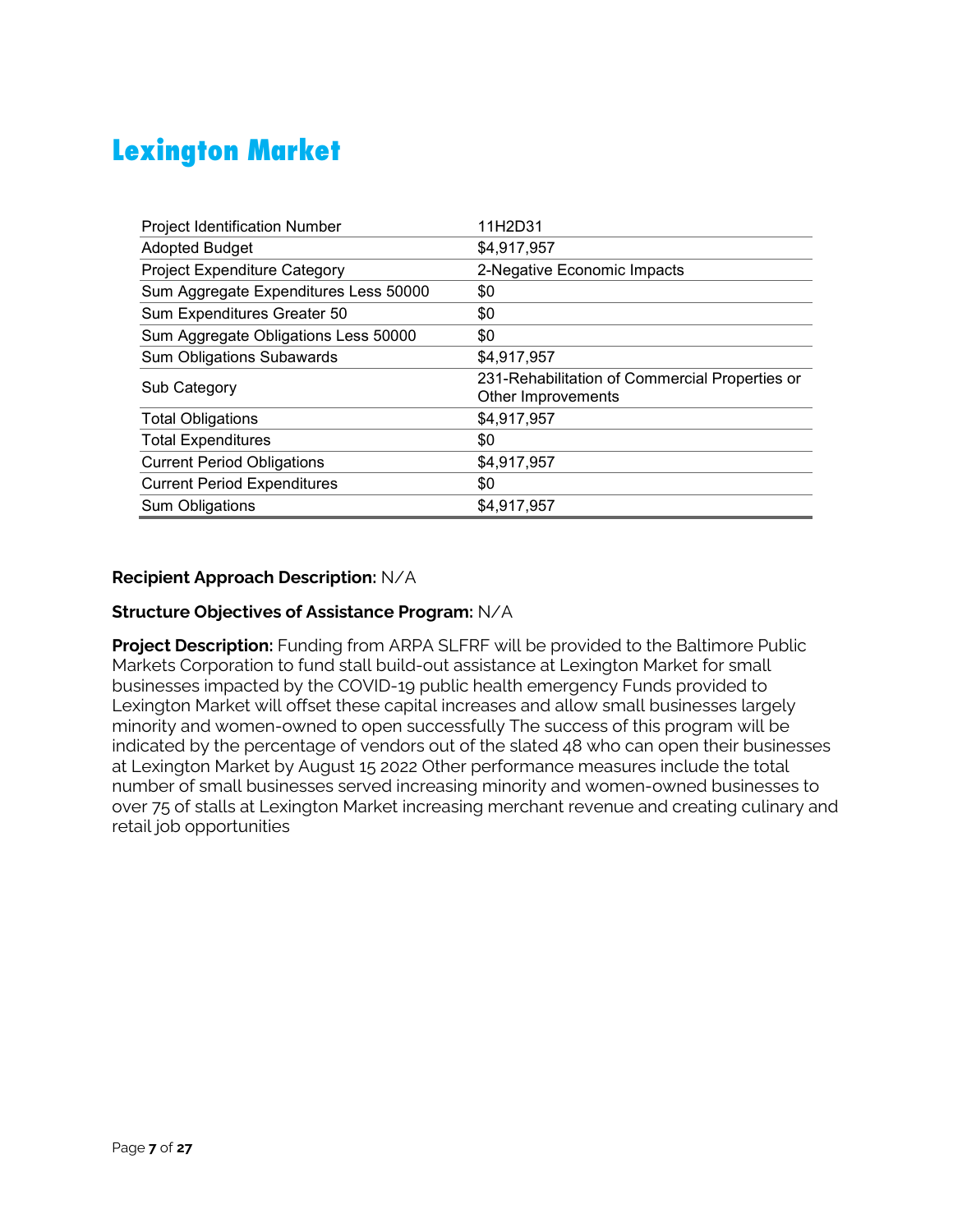## **ARPA Project and Progress Evaluation**

| <b>Project Identification Number</b>  | 04H7D2                                                                    |
|---------------------------------------|---------------------------------------------------------------------------|
| <b>Adopted Budget</b>                 | \$465,494                                                                 |
| <b>Project Expenditure Category</b>   | 3-Public Health-Negative Economic Impact<br><b>Public Sector Capacity</b> |
| Sum Aggregate Expenditures Less 50000 | \$0                                                                       |
| Sum Expenditures Greater 50           | \$0                                                                       |
| Sum Aggregate Obligations Less 50000  | \$0                                                                       |
| <b>Sum Obligations Subawards</b>      | \$465,494                                                                 |
| Sub Category                          | 34-Public Sector Capacity Effective Service<br>Delivery                   |
| <b>Total Obligations</b>              | \$465,494                                                                 |
| <b>Total Expenditures</b>             | \$0                                                                       |
| <b>Current Period Obligations</b>     | \$0                                                                       |
| <b>Current Period Expenditures</b>    | \$0                                                                       |
| Sum Obligations                       | \$465,494                                                                 |

#### **Recipient Approach Description:** N/A

#### **Structure Objectives of Assistance Program:** N/A

**Project Description:** The Mayor's Office of Recovery Programs will partner with the University of Baltimore and Morgan State University to support program evaluation research and evidence-based decision-making about programs and services created or expanded using ARPA funds The University partners will provide the Mayor's Office of Recovery Programs with implementation advice and impact evaluation best practices research administrative data analysis and performance management Deliverables include a final report at the end of funding monthly reports data analysis to include in the annual Recovery Plan and ad hoc reporting and analysis as requested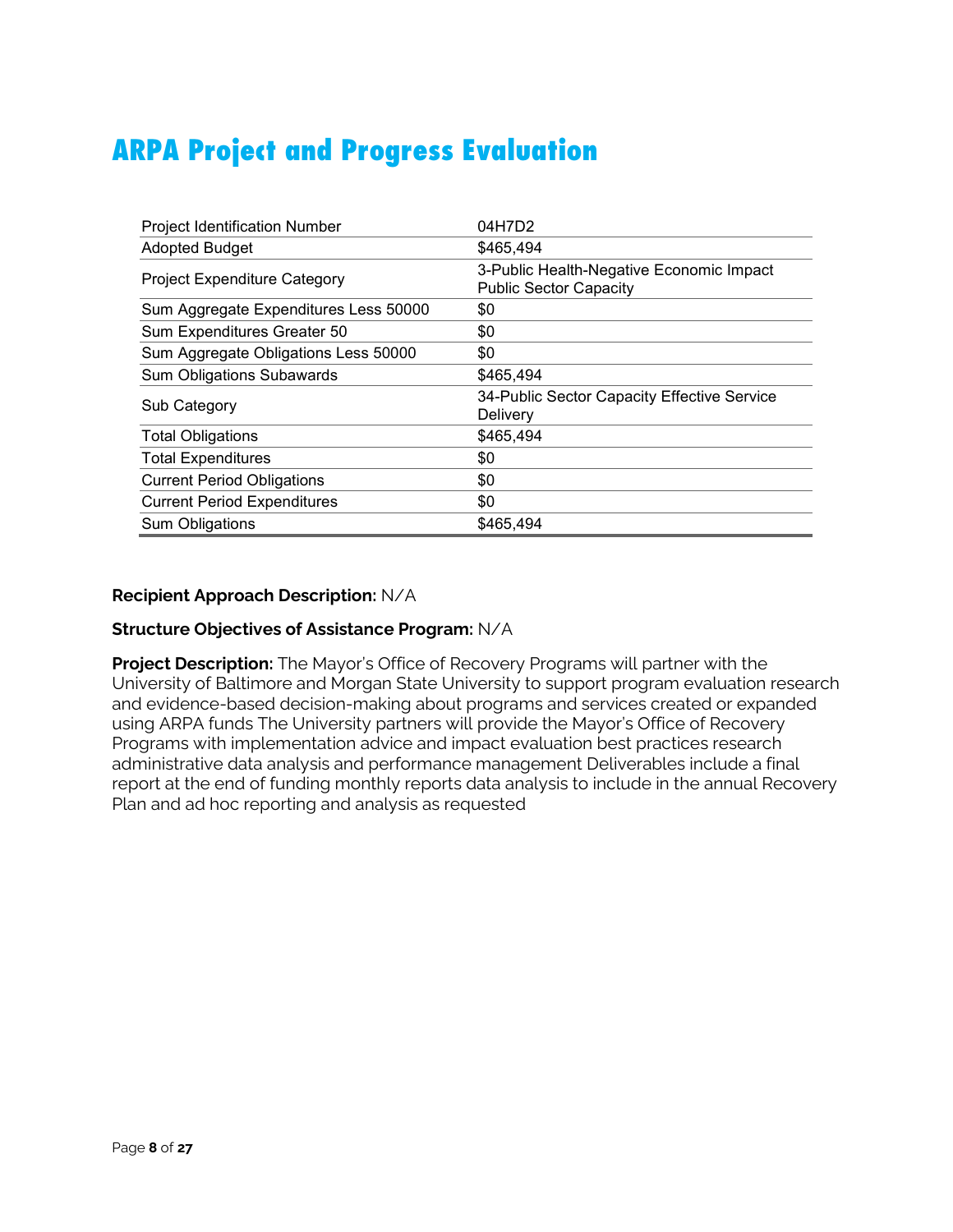## **ARPA Administration**

| <b>Project Identification Number</b>  | 00H7D1                     |
|---------------------------------------|----------------------------|
| <b>Adopted Budget</b>                 | \$2,850,575.85             |
| Project Expenditure Category          | 7-Administrative           |
| Sum Aggregate Expenditures Less 50000 | \$734,651.88               |
| Sum Expenditures Greater 50           | \$996,960.55               |
| Sum Aggregate Obligations Less 50000  | \$734,651.88               |
| <b>Sum Obligations Subawards</b>      | \$1,596,220                |
| Sub Category                          | 71-Administrative Expenses |
| <b>Total Obligations</b>              | \$2,330,871.88             |
| <b>Total Expenditures</b>             | \$1,731,612.43             |
| <b>Current Period Obligations</b>     | \$1,091,170.63             |
| <b>Current Period Expenditures</b>    | \$1,091,170.63             |
| Sum Obligations                       | \$2,330,871.88             |

### **Recipient Approach Description:** N/A

#### **Structure Objectives of Assistance Program:** N/A

**Project Description:** Mayor Brandon M Scott established the Mayor's Office of Recovery Programs to administer ARPA funds on behalf of the City via an application process where city agencies and nonprofits can propose programs and services to aid the city in recovering from the negative health and economic impacts of the COVID-19 public health emergency The Recovery Office will administer all aspects of ARPA funding and regularly reporting to the federal government and other stakeholders In addition ARPA funding will be used to engage Guidehouse Inc a consulting firm for project management and compliance consulting in regard to the use of ARPA funds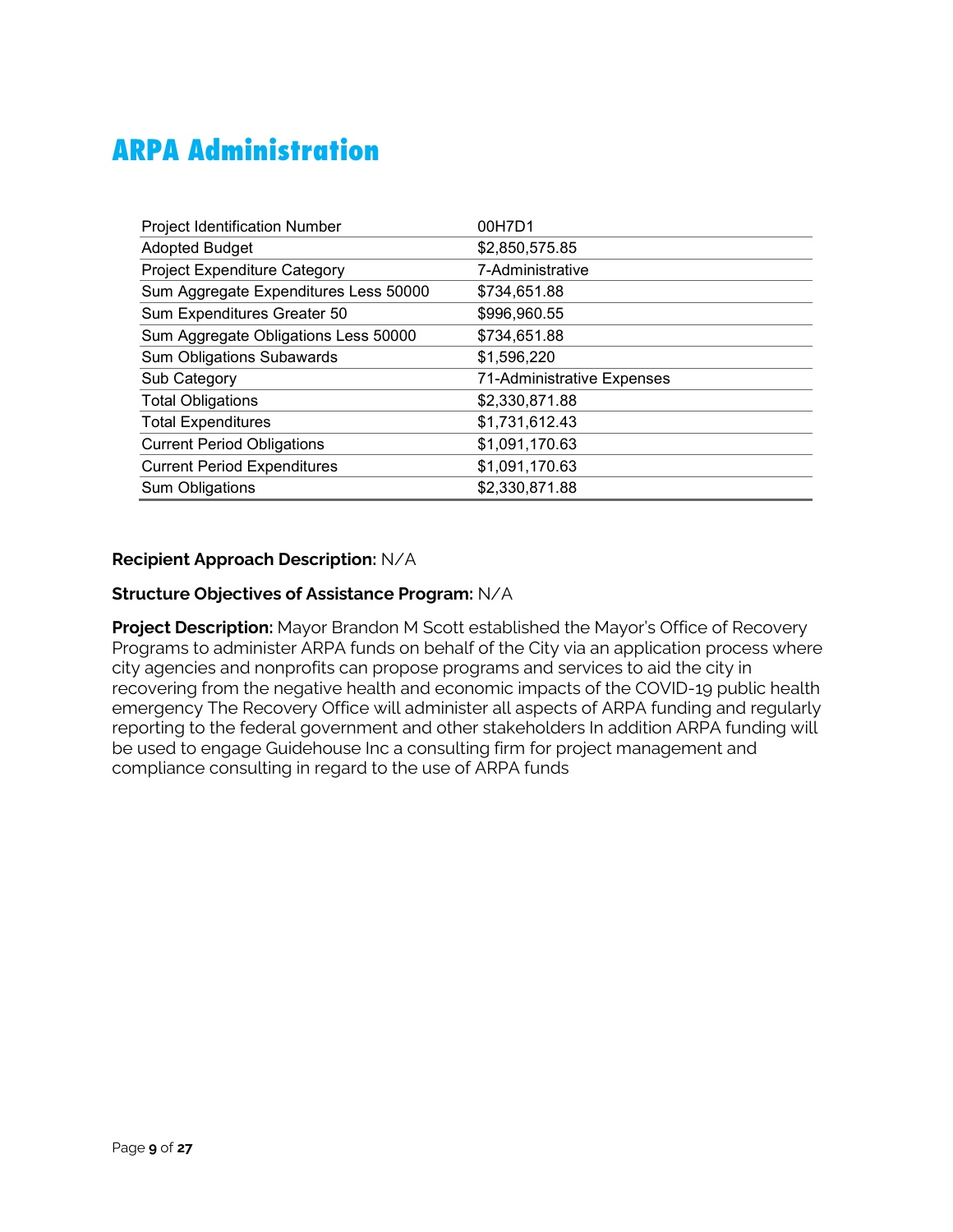## **Baltimore City Workforce Development**

| <b>Project Identification Number</b>  | 08H2D7                                                                                                                                 |
|---------------------------------------|----------------------------------------------------------------------------------------------------------------------------------------|
| <b>Adopted Budget</b>                 | \$3,768,937.85                                                                                                                         |
| <b>Project Expenditure Category</b>   | 2-Negative Economic Impacts                                                                                                            |
| Sum Aggregate Expenditures Less 50000 | \$138,604.33                                                                                                                           |
| Sum Expenditures Greater 50           | \$111,300                                                                                                                              |
| Sum Aggregate Obligations Less 50000  | \$0                                                                                                                                    |
| <b>Sum Obligations Subawards</b>      | \$3,768,937.85                                                                                                                         |
| Sub Category                          | 210-Assistance to Unemployed or<br>Underemployed Workers eg job training<br>subsidized employment employment supports<br>or incentives |
| <b>Total Obligations</b>              | \$3,768,937.85                                                                                                                         |
| <b>Total Expenditures</b>             | \$249,904.33                                                                                                                           |
| <b>Current Period Obligations</b>     | \$249,904.33                                                                                                                           |
| <b>Current Period Expenditures</b>    | \$249,904.33                                                                                                                           |
| Sum Obligations                       | \$3,768,937.85                                                                                                                         |
| <b>Evidence Based Total Spend</b>     | \$1,397,226.21                                                                                                                         |

**Recipient Approach Description:** The length of these programs and associated subsidies eg 6-months of fully subsidized employment for one resident – were set at modest levels in order to stabilize households and offer economic opportunity to those who have seen disproportionate negative economic impacts

**Structure Objectives of Assistance Program:** This project consists of 4 components subsidized employment occupational training in high-demand industries youth employment and workforce supports The goal is to support the economic well-being of low-income households youth and communities of color

**Project Description:** The Mayor's Office of Employment Development MOED will use ARPA funds to aid those who are unemployed or underemployed support youth employment and fund sector-based job training in high-growth industries through four key areas Hire Up Train Up Youthworks and Small Business Wage Subsidy The purpose of this funding is to provide direct support to struggling small businesses with wages for impacted workers; summer jobs and needed income to city youth subsidized employment to adult residents and occupational training that will enable residents to skill up and obtain jobs in highdemand industries in the region This impact will be measured through the number of small businesses served the number of workers enrolled in sectoral job training programs the number of workers completing sectoral job training programs and the number of people participating in summer youth employment programs among other measures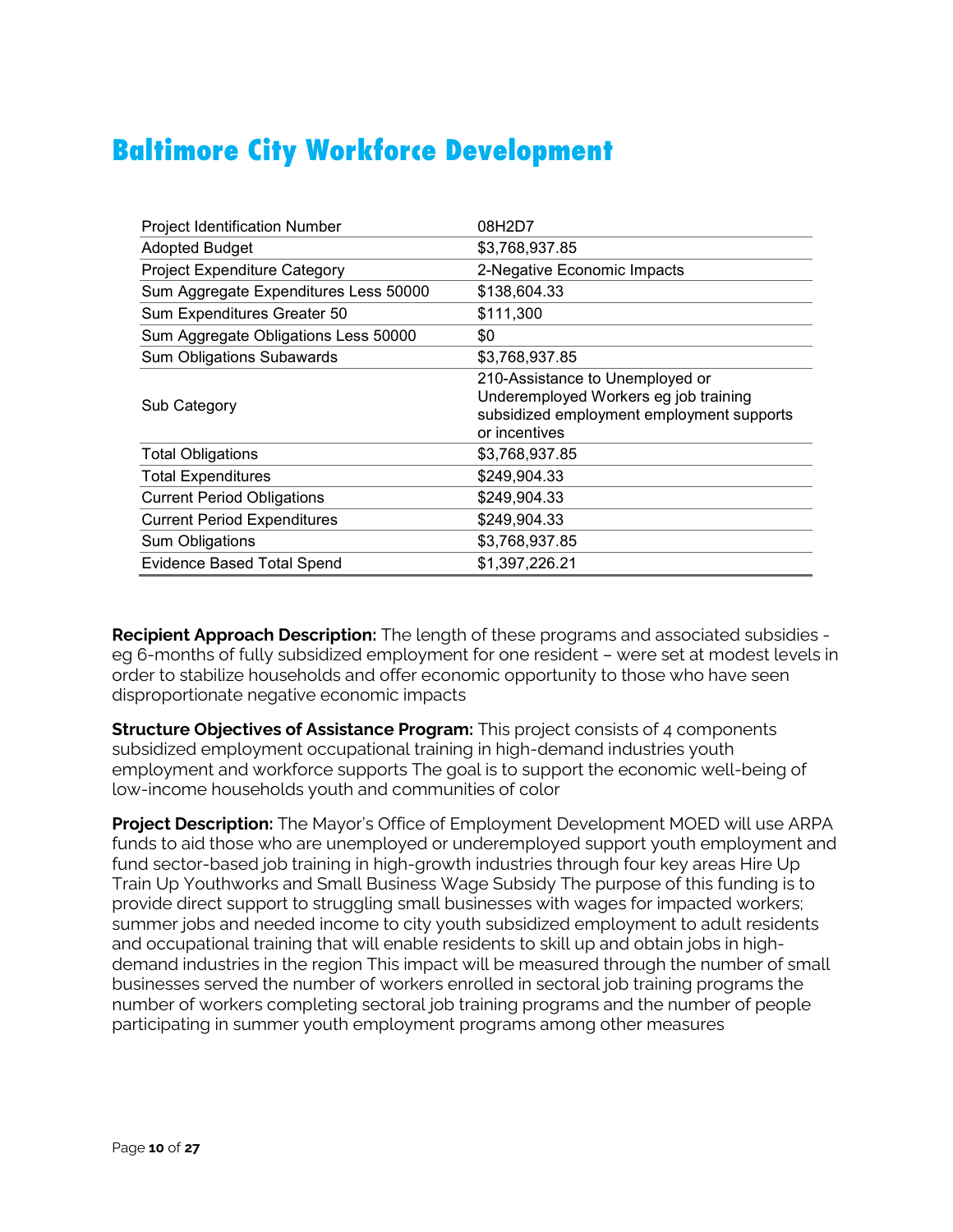## **Reducing Baltimore Violence - Improving Community Violence Interventions**

| <b>Project Identification Number</b>  | 07H3D16                              |
|---------------------------------------|--------------------------------------|
| <b>Adopted Budget</b>                 | \$7,279,057.75                       |
| Project Expenditure Category          | 1-Public Health                      |
| Sum Aggregate Expenditures Less 50000 | \$75,501.89                          |
| Sum Expenditures Greater 50           | \$0                                  |
| Sum Aggregate Obligations Less 50000  | \$0                                  |
| <b>Sum Obligations Subawards</b>      | \$7,279,057.75                       |
| Sub Category                          | 111-Community Violence Interventions |
| <b>Total Obligations</b>              | \$7,279,057.75                       |
| <b>Total Expenditures</b>             | \$75,501.89                          |
| <b>Current Period Obligations</b>     | \$75,501.89                          |
| <b>Current Period Expenditures</b>    | \$75,501.89                          |
| Sum Obligations                       | \$7,279,057.75                       |
| <b>Evidence Based Total Spend</b>     | \$75,501.89                          |

**Recipient Approach Description:** The Violence Intervention program funding allocation was designed to reduce violent crime including gun crime in Baltimore City which has been increasing over the COVID-19 pandemic Gun-related homicides and non-fatal shootings are up 22 YTD compared to 2021 Partnerships with community based organizations between 2022 and 2024 are planned to provide an ecosystem of violence reduction in neighborhoods and for populations that are disproportionately impacted by violent crime

**Structure Objectives of Assistance Program:** Programming includes direct service provision and grants to community organizations for Community Violence Intervention emergency relocation housing assistance intensive case management stabilization responses to neighborhoods disproportionately impacted by violent crime mostly in QCTs developing policing plans providing victim services for human trafficking and reducing youth violence and addiction Participants served are from neighborhoods with extreme poverty and violence

**Project Description:** The Mayor's Office of Neighborhood Safety and Engagement MONSE will also fund various efforts including community violence intervention youth justice and community healing MONSE will offer programs and services throughout the city though some efforts will be targeted to Qualified Census Tracts QCTs Performance measures include but are not limited to the number of homicides all weapons not police involved or self-inflicted the number of non-fatal shootings and the number of participants receiving survivor wraparound services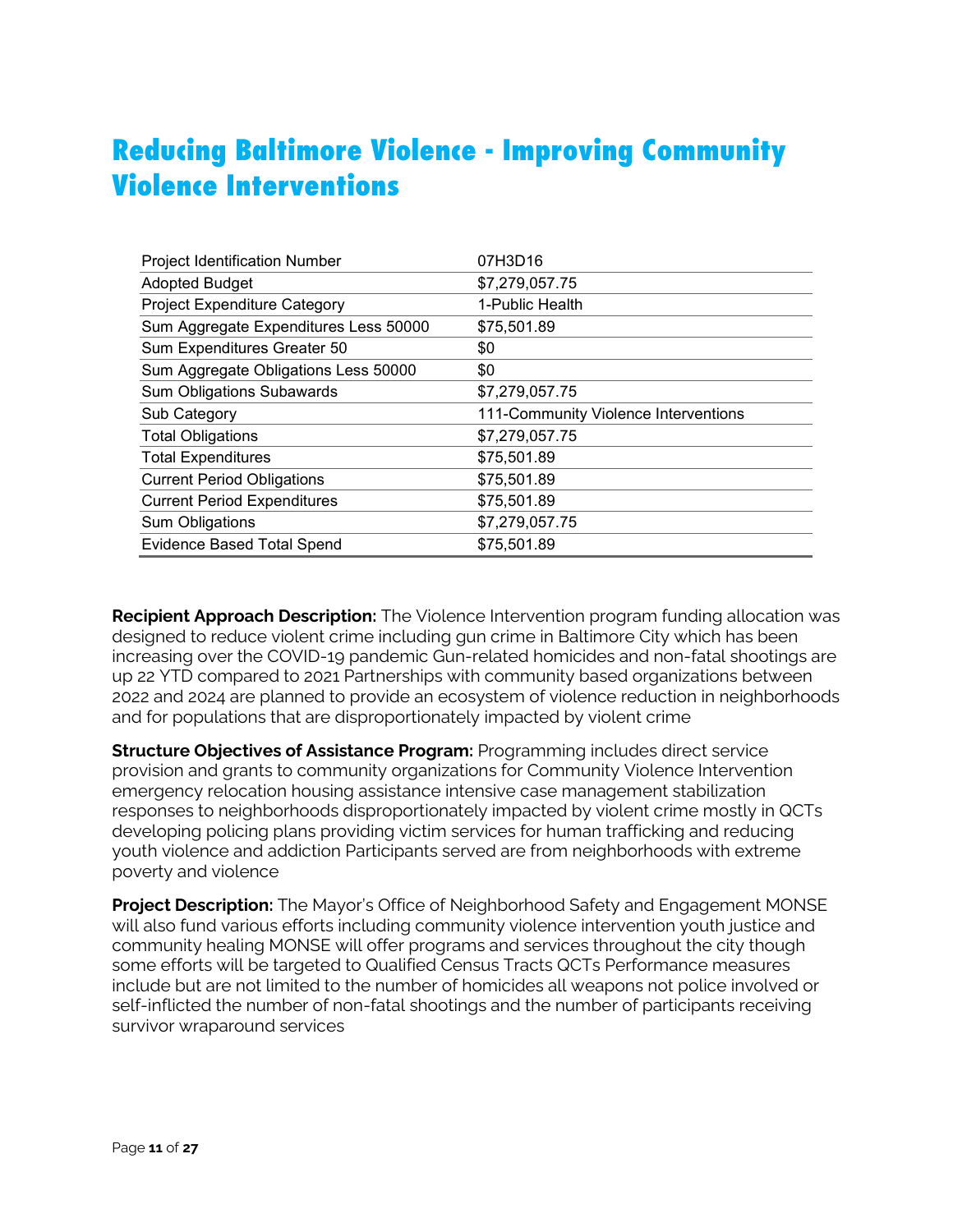## **Reducing Baltimore Violence - Visitation Center**

| <b>Project Identification Number</b>  | 07H3D14                                                                              |
|---------------------------------------|--------------------------------------------------------------------------------------|
| <b>Adopted Budget</b>                 | \$68,310                                                                             |
| <b>Project Expenditure Category</b>   | 2-Negative Economic Impacts                                                          |
| Sum Aggregate Expenditures Less 50000 | \$0                                                                                  |
| Sum Expenditures Greater 50           | \$0                                                                                  |
| Sum Aggregate Obligations Less 50000  | \$0                                                                                  |
| <b>Sum Obligations Subawards</b>      | \$68,310                                                                             |
| Sub Category                          | 219-Social Determinants of Health Community<br>Health Workers or Benefits Navigators |
| <b>Total Obligations</b>              | \$68,310                                                                             |
| <b>Total Expenditures</b>             | \$0                                                                                  |
| <b>Current Period Obligations</b>     | \$45,540                                                                             |
| <b>Current Period Expenditures</b>    | \$0                                                                                  |
| Sum Obligations                       | \$68,310                                                                             |

#### **Recipient Approach Description:** N/A

#### **Structure Objectives of Assistance Program:** N/A

**Project Description:** The Mayor's Office of Neighborhood Safety and Engagement MONSE will provide funding for the Baltimore City Visitation Center which offers supervised visitation and safe exchange services for victims of intimate partner violence and child sexual abuse This impact will be tracked by the number of non-custodial parent and child interactions supervised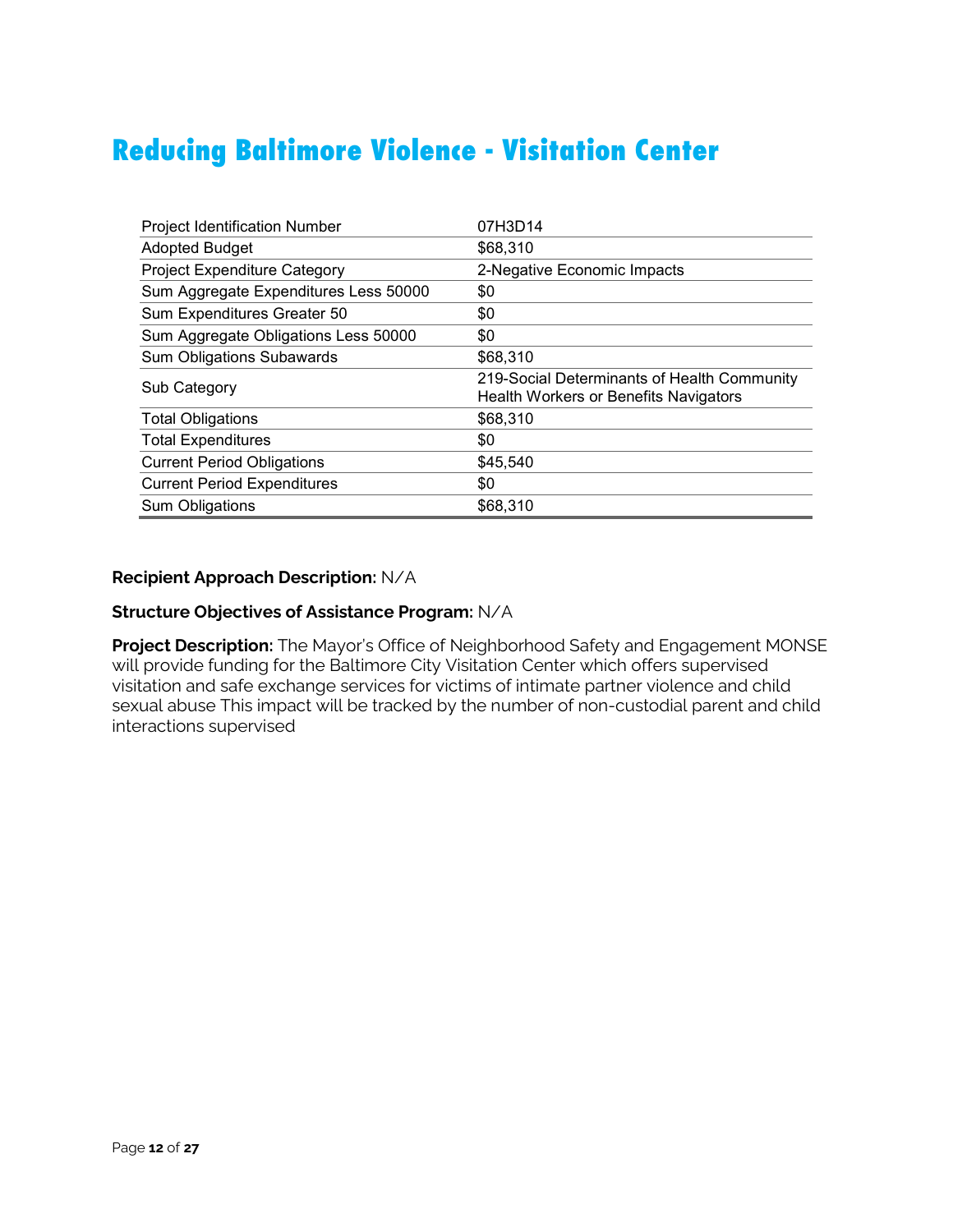## **Reducing Baltimore Violence - Job Training Assistance**

| <b>Project Identification Number</b>  | 07H2D7                                                                                                                                 |
|---------------------------------------|----------------------------------------------------------------------------------------------------------------------------------------|
| <b>Adopted Budget</b>                 | \$2,955,000                                                                                                                            |
| <b>Project Expenditure Category</b>   | 2-Negative Economic Impacts                                                                                                            |
| Sum Aggregate Expenditures Less 50000 | \$0                                                                                                                                    |
| Sum Expenditures Greater 50           | \$0                                                                                                                                    |
| Sum Aggregate Obligations Less 50000  | \$0                                                                                                                                    |
| <b>Sum Obligations Subawards</b>      | \$2,955,000                                                                                                                            |
| Sub Category                          | 210-Assistance to Unemployed or<br>Underemployed Workers eg job training<br>subsidized employment employment supports<br>or incentives |
| <b>Total Obligations</b>              | \$2,955,000                                                                                                                            |
| <b>Total Expenditures</b>             | \$0                                                                                                                                    |
| <b>Current Period Obligations</b>     | \$0                                                                                                                                    |
| <b>Current Period Expenditures</b>    | \$0                                                                                                                                    |
| Sum Obligations                       | \$2,955,000                                                                                                                            |

#### **Recipient Approach Description:** N/A

#### **Structure Objectives of Assistance Program:** N/A

**Project Description:** The Mayor's Office of Neighborhood Safety and Engagement MONSE will provide funding for job training assistance to decrease violence by funding violence prevention efforts including re-entry services This impact will be tracked by the number of individuals participating in the program and the number of individuals transitioned into employment upon release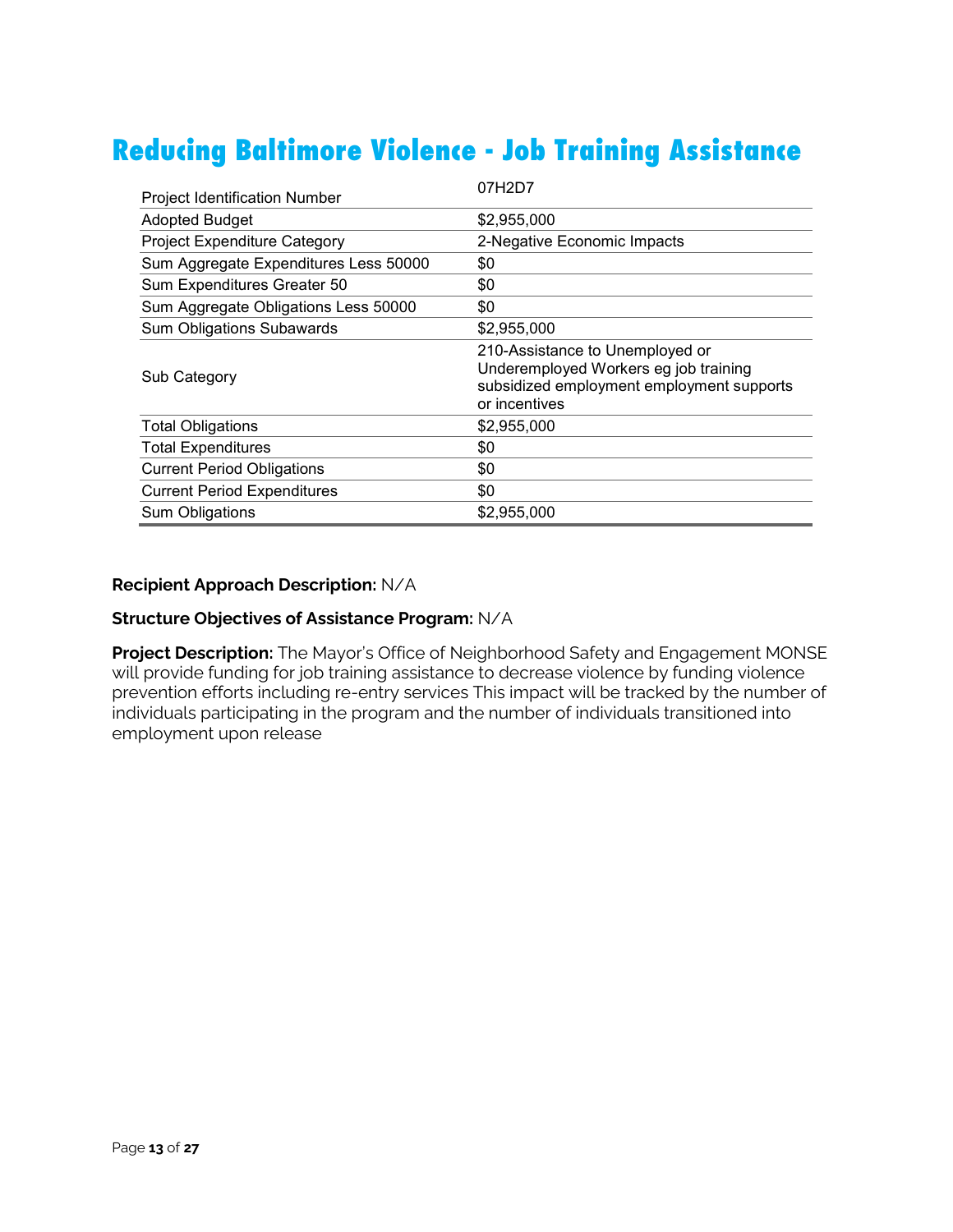## **Family League of Baltimore Recovery Assistance**

| <b>Project Identification Number</b>  | 06H3D6S692000                                    |
|---------------------------------------|--------------------------------------------------|
| <b>Adopted Budget</b>                 | \$2,000,000                                      |
| <b>Project Expenditure Category</b>   | 2-Negative Economic Impacts                      |
| Sum Aggregate Expenditures Less 50000 | \$0                                              |
| Sum Expenditures Greater 50           | \$2,000,000                                      |
| Sum Aggregate Obligations Less 50000  | \$0                                              |
| <b>Sum Obligations Subawards</b>      | \$2,000,000                                      |
| Sub Category                          | 211-Healthy Childhood Environments Child<br>Care |
| <b>Total Obligations</b>              | \$2,000,000                                      |
| <b>Total Expenditures</b>             | \$2,000,000                                      |
| <b>Current Period Obligations</b>     | \$0                                              |
| <b>Current Period Expenditures</b>    | \$0                                              |
| Sum Obligations                       | \$2,000,000                                      |
| <b>Evidence Based Total Spend</b>     | \$2,000,000                                      |

**Recipient Approach Description:** All beneficiaries needed to be established prior to the onset of the COVID-19 pandemic and were required to provide a written demonstration of negative impact Award amounts ranged from below 10000 up to 30000 based on a businesss operating budget The overall funding amount was determined based on identified unmet need from other federal funding opportunities such as the CARES Act

**Structure Objectives of Assistance Program:** This program consists of direct cash grants to child day care providers operating in Baltimore City who demonstrated negative impact of COVID-19 to cover eligible costs Preference was given to those that are located in QCTs didn't receive prior funding employ 50 City residents and have 20 or fewer full-time staff indicating providers that had disproportionate negative economic impact from COVID-19 with the greatest need

**Project Description:** The Family League of Baltimore City FLBC will provide financial assistance to providers of child day care services in Baltimore City negatively impacted by the COVID-19 public health emergency FLBC will track the number and percent of funded centers who operate in Qualified Census Tracts and the number and percent of funded centers that report that the funds helped them remain in business at the 6-month follow-up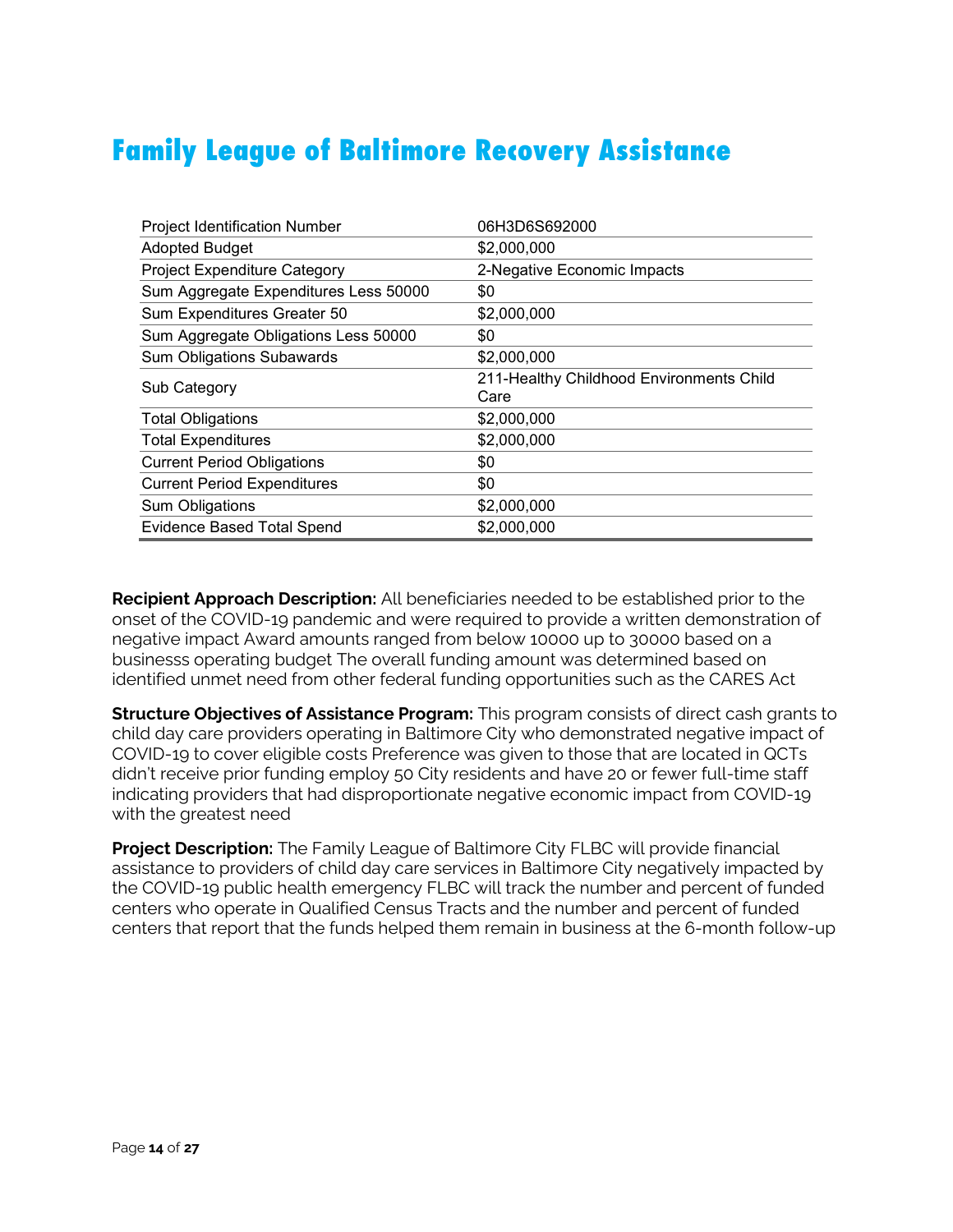## **Baltimore Office of Promotion and the Arts Recovery Assistance**

| 06H2D12S378700                       |
|--------------------------------------|
| \$500,000                            |
| 2-Negative Economic Impacts          |
| \$0                                  |
| \$500,000                            |
| \$0                                  |
| \$500,000                            |
| 236-Aid to Other Impacted Industries |
| \$500,000                            |
| \$500,000                            |
| \$500,000                            |
| \$500,000                            |
| \$500,000                            |
|                                      |

**Recipient Approach Description:** Cash grants were one-time payments of 3500 and the amounts reflect the relief needed by individual artists Baltimores performing arts industry saw an 8 decline in employment in 2021 compared to the period before the COVID-19 pandemic The overall funding amount was determined based on identified unmet need from other federal funding opportunities such as the CARES Act

**Structure Objectives of Assistance Program:** This project consists of direct cash grants each for 3500 to individual artists for economic relief Priority for award went to small local minority women and BIPOC artists located in QCTs and considered hardship impact statements residency requirements expense budget profitloss statements in evaluating application indicating those disproportionately impacted by COVID-19 with the greatest need

**Project Description:** The Baltimore Office of Promotion the Arts BOPA will provide financial and technical assistance to individual artists in Baltimore City negatively impacted by the COVID-19 public health emergency BOPA will be tracking the number of individual artists receiving grant awards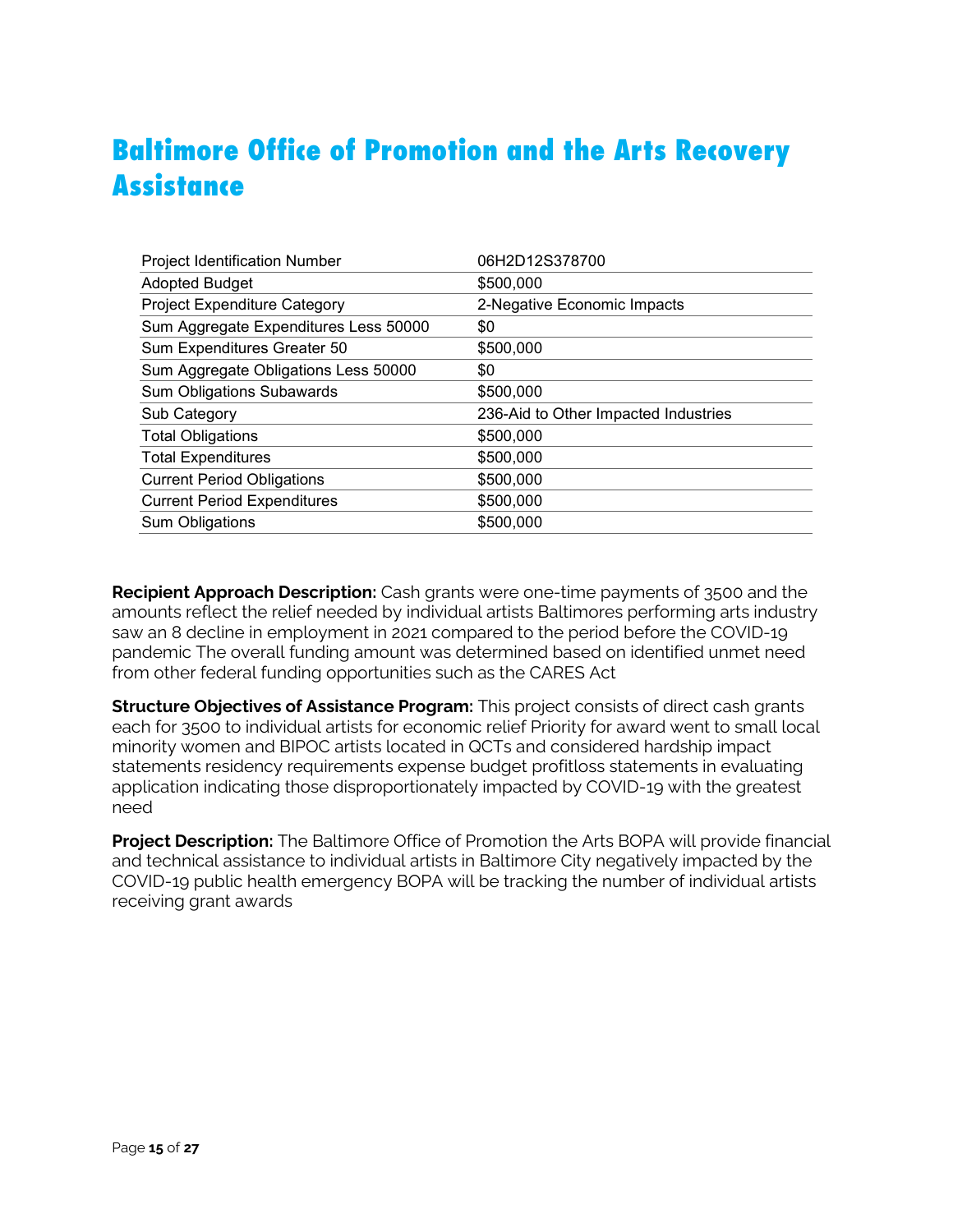## **Baltimore Development Corporation Recovery Assistance**

| <b>Project Identification Number</b>  | 06H2D9S818800                                         |
|---------------------------------------|-------------------------------------------------------|
| <b>Adopted Budget</b>                 | \$9,020,000                                           |
| <b>Project Expenditure Category</b>   | 2-Negative Economic Impacts                           |
| Sum Aggregate Expenditures Less 50000 | \$0                                                   |
| Sum Expenditures Greater 50           | \$3,083,760.68                                        |
| Sum Aggregate Obligations Less 50000  | \$0                                                   |
| <b>Sum Obligations Subawards</b>      | \$9,020,000                                           |
| Sub Category                          | 229-Loans or Grants to Mitigate Financial<br>Hardship |
| <b>Total Obligations</b>              | \$9,020,000                                           |
| <b>Total Expenditures</b>             | \$3,083,760.68                                        |
| <b>Current Period Obligations</b>     | \$0                                                   |
| <b>Current Period Expenditures</b>    | \$0                                                   |
| Sum Obligations                       | \$9,020,000                                           |
| <b>Evidence Based Total Spend</b>     | \$0                                                   |
| <b>Small Businesses Served</b>        | 0                                                     |

**Recipient Approach Description:** All beneficiaries needed to be established prior to the onset of the COVID-19 pandemic and were required to provide a written demonstration of negative impact Award amounts ranged from below 10000 up to 50000 based on a businesss operating budget The overall funding amount was determined based on identified unmet need from other federal funding opportunities such as the CARES Act

**Structure Objectives of Assistance Program:** This program consists of direct cash grants and technical assistance to small businesses with preferences to those that didn't receive prior funding from local state or federal COVID-19 relief sources are located in QCTs are MBEWBEDBEVeteran certified employ 50 of City residents and have 20 or fewer full-time staff indicating businesses that had disproportionate negative economic impact from COVID-19 with the greatest need

**Project Description:** The Baltimore Development Corporation BDC will provide financial assistance to small businesses in Baltimore City negatively impacted by the COVID-19 public health emergency BDC will track the percent of businesses served that are Black Indigenous and People of Color BIPOC owned the average percent increase in revenue and the number of jobs created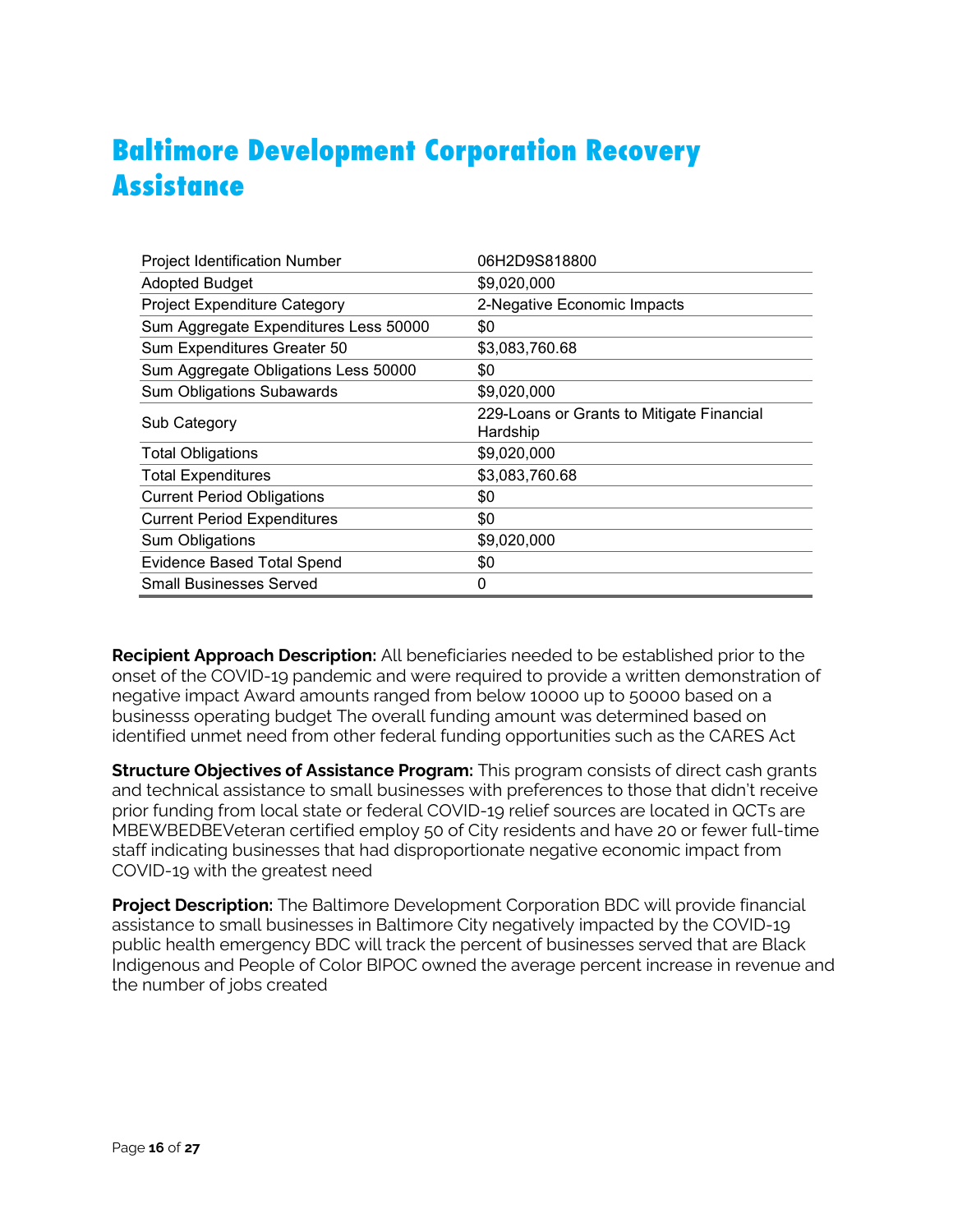## **Baltimore Civic Fund Recovery Assistance**

| <b>Project Identification Number</b>  | 06H2D10S843100                                           |
|---------------------------------------|----------------------------------------------------------|
| <b>Adopted Budget</b>                 | \$8,300,000                                              |
| <b>Project Expenditure Category</b>   | 2-Negative Economic Impacts                              |
| Sum Aggregate Expenditures Less 50000 | \$0                                                      |
| Sum Expenditures Greater 50           | \$6,225,000                                              |
| Sum Aggregate Obligations Less 50000  | \$0                                                      |
| <b>Sum Obligations Subawards</b>      | \$8,300,000                                              |
|                                       | 234-Assistance to Impacted Nonprofit                     |
| Sub Category                          | Organizations Impacted or Disproportionately<br>Impacted |
| <b>Total Obligations</b>              | \$8,300,000                                              |
| <b>Total Expenditures</b>             | \$6,225,000                                              |
| <b>Current Period Obligations</b>     | \$0                                                      |
| <b>Current Period Expenditures</b>    | \$0                                                      |
| Sum Obligations                       | \$8,300,000                                              |
| Number Non Profits Served             | 144                                                      |

**Recipient Approach Description:** All beneficiaries needed to be established prior to the onset of the COVID-19 pandemic and were required to provide a written demonstration of negative impact Award amounts ranged from below 10000 up to 50000 based on a businesss operating budget The overall funding amount was determined based on identified unmet need from other federal funding opportunities such as the CARES Act

**Structure Objectives of Assistance Program:** This program consists of direct cash grants to nonprofits operating in Baltimore City who demonstrated negative impact of COVID-19 to cover eligible costs Preference was given to those that are located in QCTs did not receive prior funding employ 50 City residents and have 20 or fewer full-time staff indicating nonprofits that had disproportionate negative economic impact from COVID-19 with the greatest need Some grantees were selected for technical assistance

**Project Description:** The Baltimore Civic Fund BCF will provide financial support and technical assistance to nonprofit organizations in Baltimore City negatively impacted by the COVID-19 public health emergency The Baltimore Civic Fund will be tracking the number of nonprofits receiving grant awards among other performance measures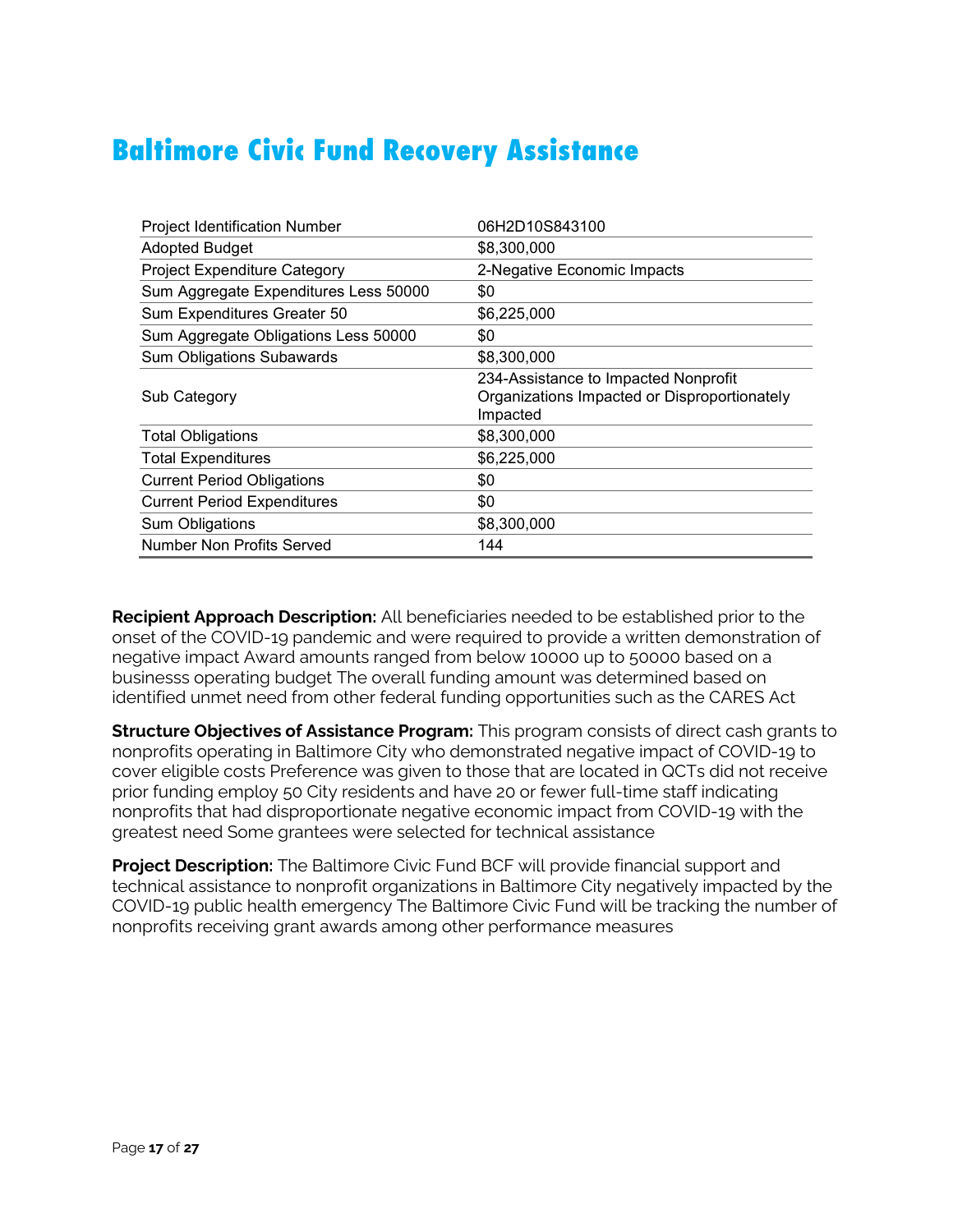## **Broadband and Digital Equity - Phase I**

| <b>Project Identification Number</b>  | 05H5D16                          |
|---------------------------------------|----------------------------------|
| <b>Adopted Budget</b>                 | \$1,776,788.15                   |
| <b>Project Expenditure Category</b>   | 5-Infrastructure                 |
| Sum Aggregate Expenditures Less 50000 | \$9,296.38                       |
| Sum Expenditures Greater 50           | \$0                              |
| Sum Aggregate Obligations Less 50000  | \$0                              |
| <b>Sum Obligations Subawards</b>      | \$1,776,788.15                   |
| Sub Category                          | 519-Broadband Last Mile projects |
| <b>Total Obligations</b>              | \$1,776,788.15                   |
| <b>Total Expenditures</b>             | \$9,296.38                       |
| <b>Current Period Obligations</b>     | \$9,296.38                       |
| <b>Current Period Expenditures</b>    | \$9,296.38                       |
| Sum Obligations                       | \$1,776,788.15                   |
| Is Project Designed To Meet 100 Mbps  | Yes                              |

## **Recipient Approach Description:** N/A

### **Structure Objectives of Assistance Program:** N/A

**Project Description:** The Mayor's Office of Broadband and Digital Equity MOBDE will use ARPA funding to expand public internet access in disinvested neighborhoods with a focus on the following key areas Administration Public Wi-Fi Network Fiber Buildout and Network Operations Phase I will extend the City broadband network to 23 recreation centers and establish at least 100 public Wi-Fi access points in ten West Baltimore neighborhoods The purpose of these investments is to deliver free broadband internet service to a defined set of neighborhoods and communities where existing internet service is unavailable or unaffordable Broadband performance measures include percent of the city within 14 mile of free public wi-fi percent of the Baltimores QCT-designated area within 14 mile of free public wi-fi and the number of recreation center fiber build-outs complete among other performance measures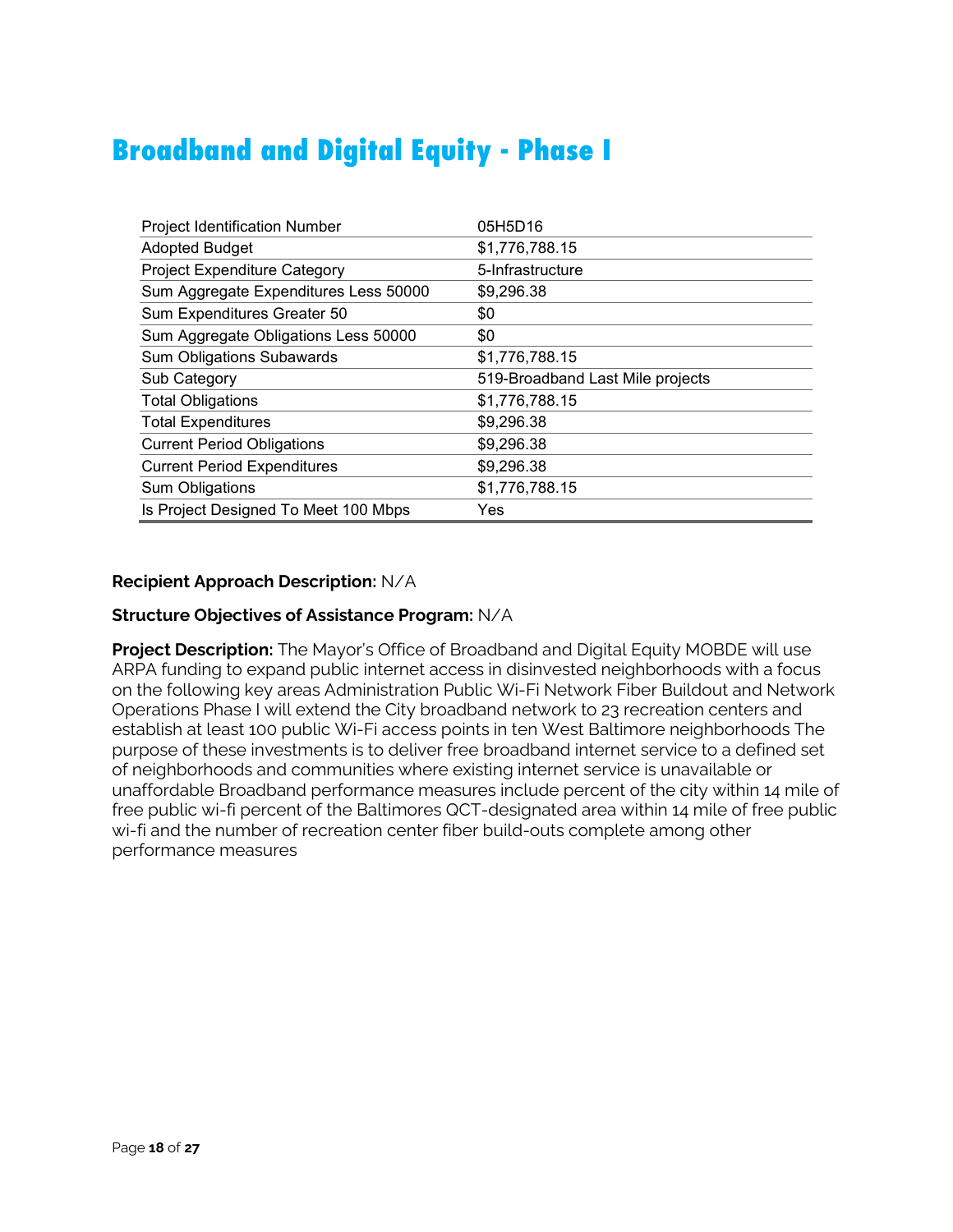## **COVID19 Health Response - Staffing and payroll costs**

| <b>Project Identification Number</b>  | 02H1D9                                                                                                                 |
|---------------------------------------|------------------------------------------------------------------------------------------------------------------------|
| <b>Adopted Budget</b>                 | \$8,202,869                                                                                                            |
| <b>Project Expenditure Category</b>   | 3-Public Health-Negative Economic Impact<br><b>Public Sector Capacity</b>                                              |
| Sum Aggregate Expenditures Less 50000 | \$4,305.90                                                                                                             |
| Sum Expenditures Greater 50           | \$0                                                                                                                    |
| Sum Aggregate Obligations Less 50000  | \$0                                                                                                                    |
| <b>Sum Obligations Subawards</b>      | \$8,202,869                                                                                                            |
| Sub Category                          | 31-Public Sector Workforce Payroll and Benefits<br>for Public Health Public Safety or Human<br><b>Services Workers</b> |
| <b>Total Obligations</b>              | \$8,202,869                                                                                                            |
| <b>Total Expenditures</b>             | \$4,305.90                                                                                                             |
| <b>Current Period Obligations</b>     | \$4,305.90                                                                                                             |
| <b>Current Period Expenditures</b>    | \$4,305.90                                                                                                             |
| Sum Obligations                       | \$8,202,869                                                                                                            |

**Recipient Approach Description:** The number of positions created will support the citys robust continuing response to the COVID-19 pandemic that can sustain fluctuations in infection rates and increase vaccinations The number of positions funded declines over 25 years assuming that the pandemic response will require fewer staff and resources

**Structure Objectives of Assistance Program:** This program includes creating full-time positions that will expire at the end of Baltimore's COVID-19 Health Response project and will support the following functions that serve the general public communications contact tracing food insecurity operationsadministration PPE management testing vaccination and adult guardianship

**Project Description:** The Baltimore City Health Department BCHD will strengthen existing healthcare infrastructure through staffing and payroll costs The Health Department will provide additional funding for social work and case management staff to provide more individualized attention for the roughly 180 older adults for which the Health Department serves as a guardian Performance measures include the number of adult guardianship cases the ratio of clients to case manager the number of contacts made per client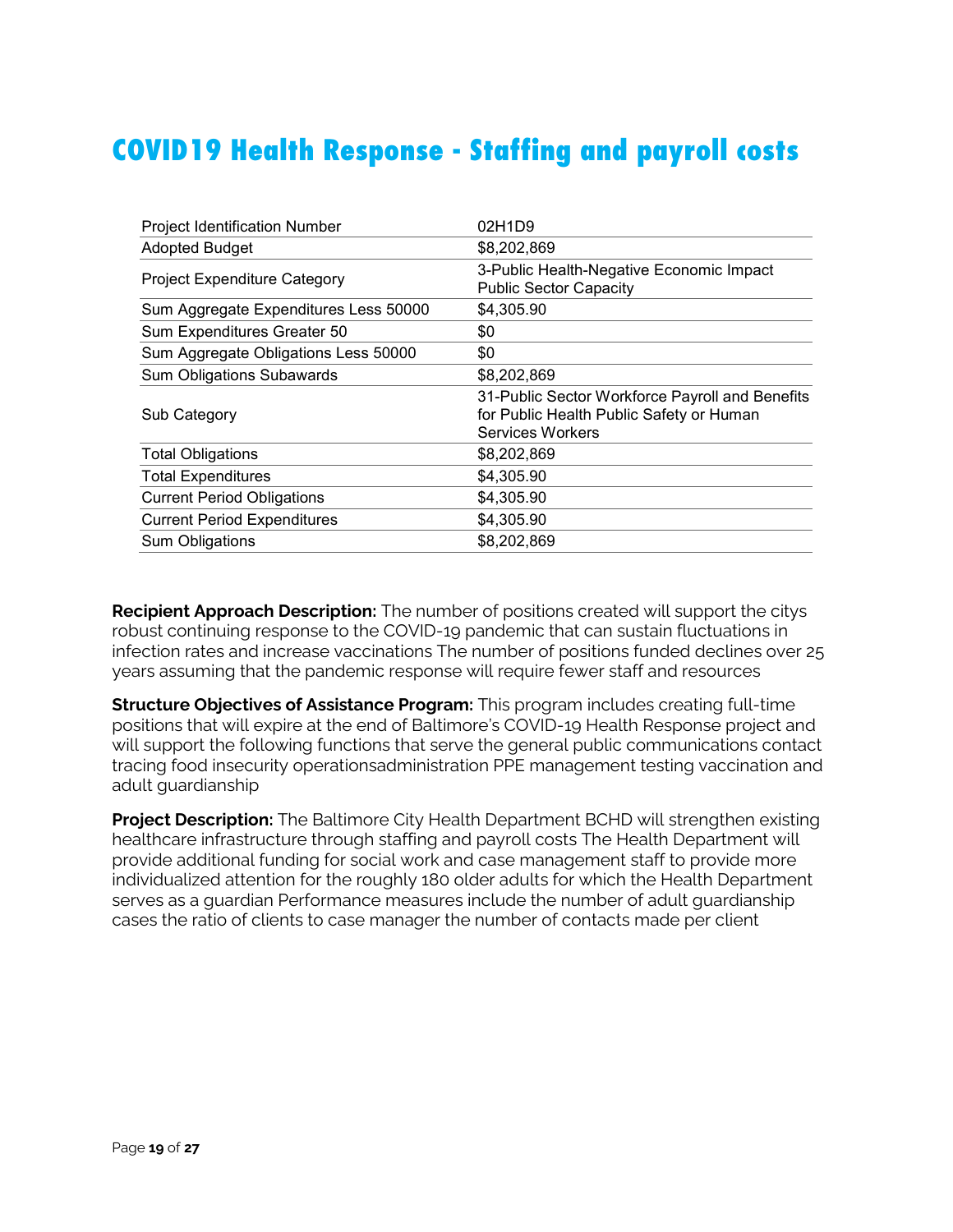## **COVID19 Health Response - Household Food Assistance**

| <b>Project Identification Number</b>  | 02H2D1                                |
|---------------------------------------|---------------------------------------|
| <b>Adopted Budget</b>                 | \$3,049,000                           |
| <b>Project Expenditure Category</b>   | 2-Negative Economic Impacts           |
| Sum Aggregate Expenditures Less 50000 | \$0                                   |
| Sum Expenditures Greater 50           | \$0                                   |
| Sum Aggregate Obligations Less 50000  | \$0                                   |
| <b>Sum Obligations Subawards</b>      | \$3,049,000                           |
| Sub Category                          | 21-Household Assistance Food Programs |
| <b>Total Obligations</b>              | \$3,049,000                           |
| <b>Total Expenditures</b>             | \$0                                   |
| <b>Current Period Obligations</b>     | \$0                                   |
| <b>Current Period Expenditures</b>    | \$0                                   |
| Sum Obligations                       | \$3,049,000                           |
| <b>Individuals Served</b>             | 0                                     |

**Recipient Approach Description:** The program will include multiple approaches to assessing need 1 resident who call 211 or Maryland Access Point requesting food resources will be assessed for food insecurity 2 residents participating in meal programs will fill out a form to register for the program which will assess their level of need 3 service sites will be selected based on data and mapping to identify geographic areas of need

**Structure Objectives of Assistance Program:** Providing nutrition assistance and food resources for low-income households with a focus on older adult food insecurity The program provides 1 meals for those home bound and most vulnerable 2 meals in the community in areas of food insecurity 3 home delivered grocery boxes for those homebound without food at home or facing financial hardship 4 technical assistance for those applying for and attempting to utilize federal nutrition benefits over various platforms

**Project Description:** The Baltimore City Health Department BCHD will use ARPA funds to help combat food insecurity BCHD will provide home delivery boxes and grab-and-go meals which are instrumental in keeping Baltimore seniors people with disabilities and vulnerable residents fed during the pandemic while limiting exposure to the virus BCHD will measure impact by tracking the number of participants who report improved food availabilityaccess and the number of food boxes distributed per month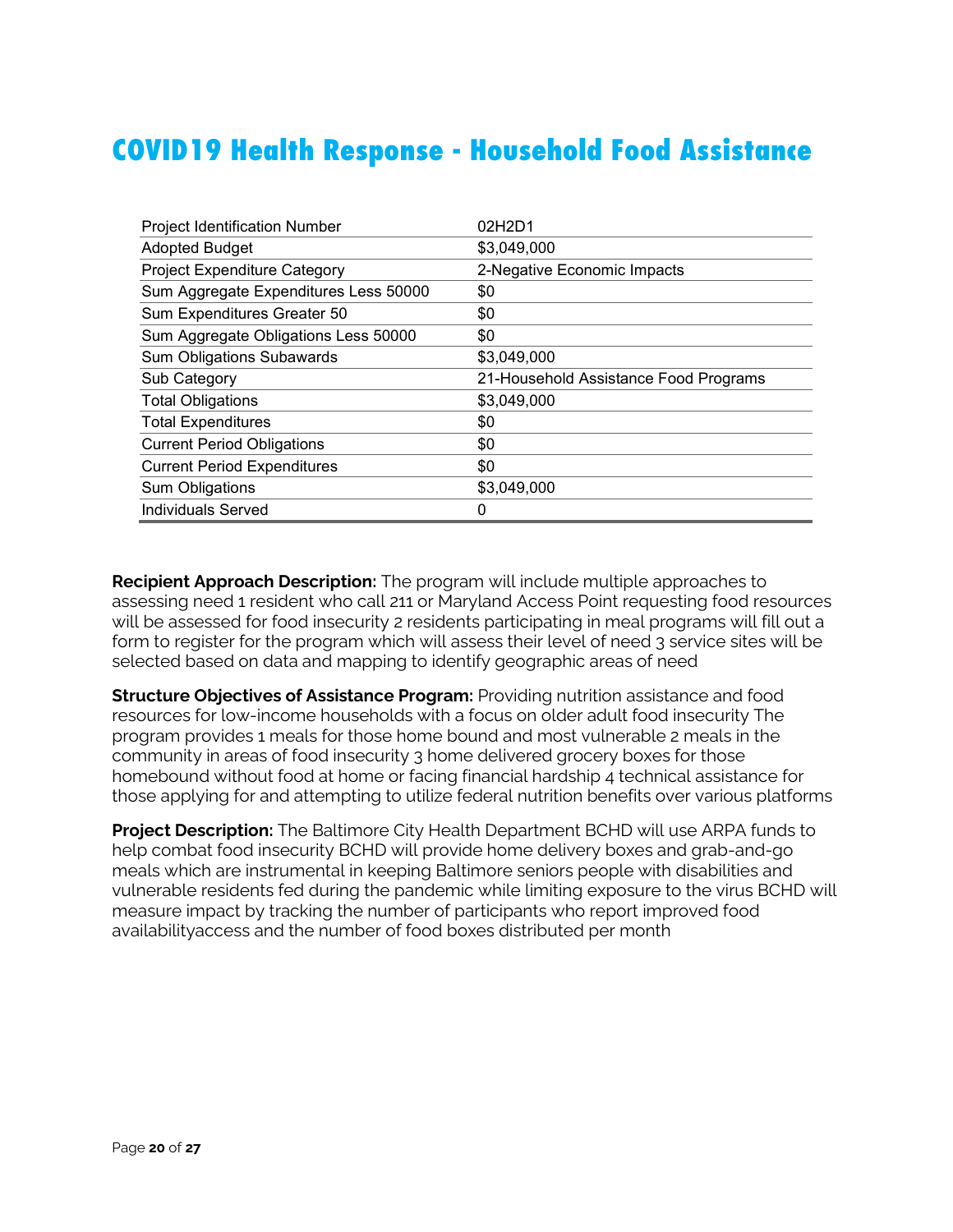## **COVID19 Health Response - Communication and Operational Support**

| <b>Project Identification Number</b>  | 02H1D8                                                                                                         |
|---------------------------------------|----------------------------------------------------------------------------------------------------------------|
| <b>Adopted Budget</b>                 | \$2,060,313.50                                                                                                 |
| <b>Project Expenditure Category</b>   | 1-Public Health                                                                                                |
| Sum Aggregate Expenditures Less 50000 | \$0                                                                                                            |
| Sum Expenditures Greater 50           | \$0                                                                                                            |
| Sum Aggregate Obligations Less 50000  | \$0                                                                                                            |
| <b>Sum Obligations Subawards</b>      | \$2,060,313.50                                                                                                 |
| Sub Category                          | 17-Other COVID-19 Public Health Expenses<br>including Communications Enforcement<br><b>IsolationQuarantine</b> |
| <b>Total Obligations</b>              | \$2,060,313.50                                                                                                 |
| <b>Total Expenditures</b>             | \$0                                                                                                            |
| <b>Current Period Obligations</b>     | \$0                                                                                                            |
| <b>Current Period Expenditures</b>    | \$0                                                                                                            |
| Sum Obligations                       | \$2,060,313.50                                                                                                 |

### **Recipient Approach Description:** N/A

#### **Structure Objectives of Assistance Program:** N/A

**Project Description:** The Baltimore City Health Department BCHD will use ARPA funding to provide COVID-19 communication efforts and operational support targeted to Baltimore City residents Performance measures include the total number of visits to coronavirusbaltimorecitygov total engagement by social media platform and potential reach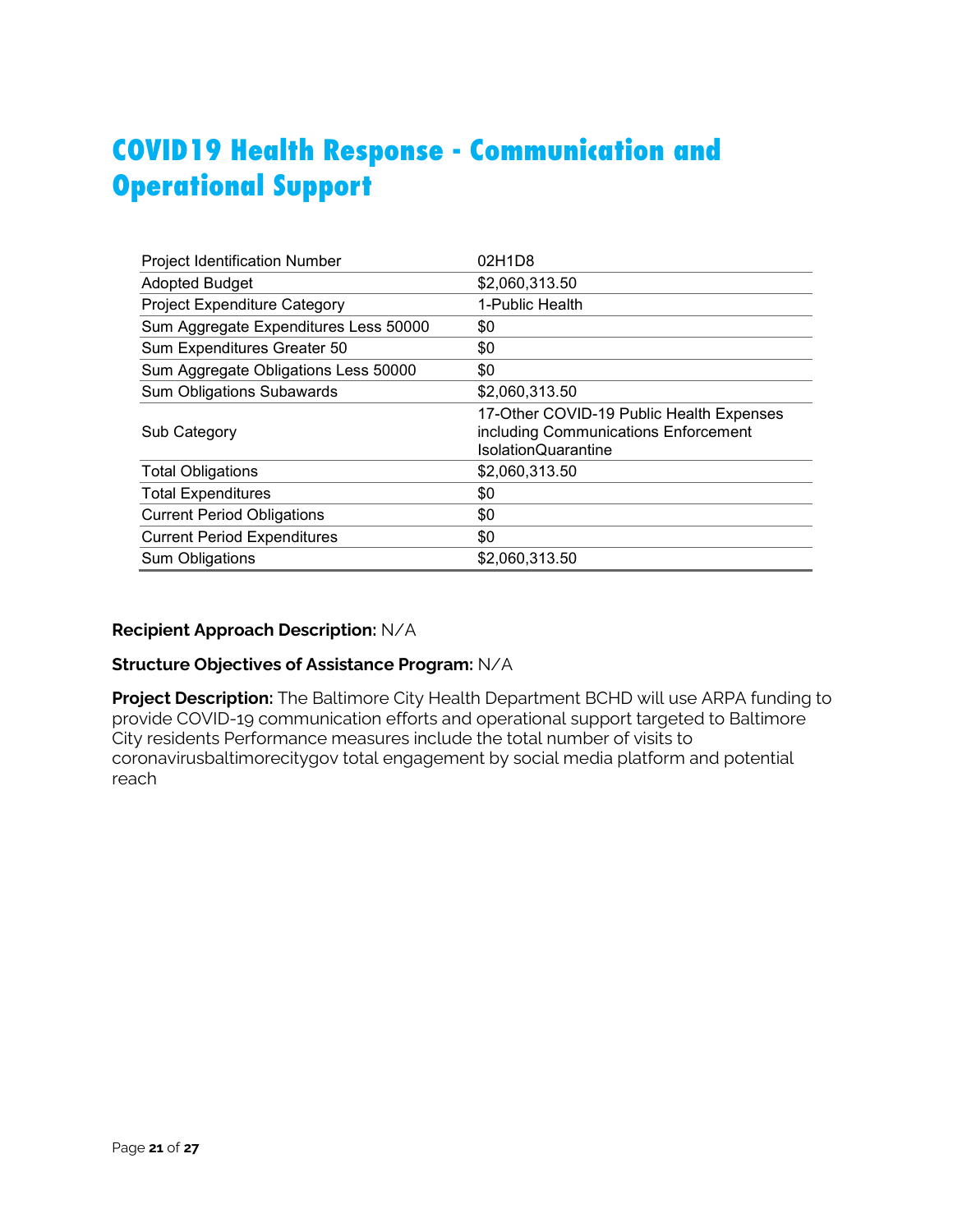## **COVID19 Health Response - Personal Protective Equipment**

| <b>Project Identification Number</b>  | 02H1D5                           |
|---------------------------------------|----------------------------------|
| <b>Adopted Budget</b>                 | \$2,516,000                      |
| Project Expenditure Category          | 1-Public Health                  |
| Sum Aggregate Expenditures Less 50000 | \$0                              |
| Sum Expenditures Greater 50           | \$0                              |
| Sum Aggregate Obligations Less 50000  | \$0                              |
| <b>Sum Obligations Subawards</b>      | \$2,516,000                      |
| Sub Category                          | 15-Personal Protective Equipment |
| <b>Total Obligations</b>              | \$2,516,000                      |
| <b>Total Expenditures</b>             | \$0                              |
| <b>Current Period Obligations</b>     | \$0                              |
| <b>Current Period Expenditures</b>    | \$0                              |
| Sum Obligations                       | \$2,516,000                      |

#### **Recipient Approach Description:** N/A

## **Structure Objectives of Assistance Program:** N/A

**Project Description:** The Baltimore City Health Department BCHD will also use funding to purchase manage and store personal protective equipment Performance measures include overall burn rate of PPE supply and lossdamage rate of PPE supply in storage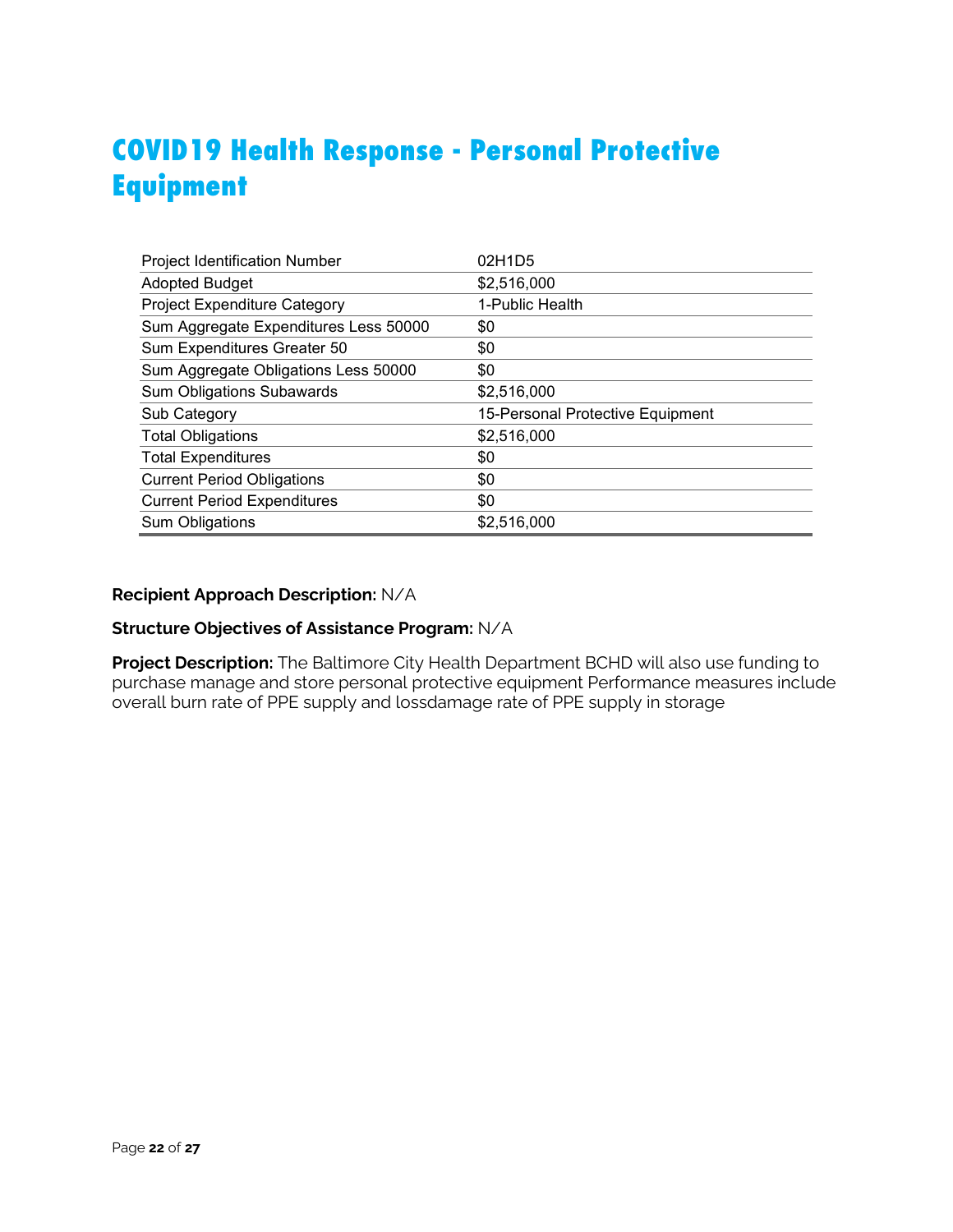## **COVID19 Health Response - Contact Tracing**

| <b>Project Identification Number</b>  | 02H1D3                      |
|---------------------------------------|-----------------------------|
| <b>Adopted Budget</b>                 | \$1,855,000                 |
| Project Expenditure Category          | 1-Public Health             |
| Sum Aggregate Expenditures Less 50000 | \$0                         |
| Sum Expenditures Greater 50           | \$0                         |
| Sum Aggregate Obligations Less 50000  | \$0                         |
| <b>Sum Obligations Subawards</b>      | \$1,855,000                 |
| Sub Category                          | 13-COVID-19 Contact Tracing |
| <b>Total Obligations</b>              | \$1,855,000                 |
| <b>Total Expenditures</b>             | \$0                         |
| <b>Current Period Obligations</b>     | \$0                         |
| <b>Current Period Expenditures</b>    | \$0                         |
| <b>Sum Obligations</b>                | \$1,855,000                 |

### **Recipient Approach Description:** N/A

### **Structure Objectives of Assistance Program:** N/A

**Project Description:** The Baltimore City Health Department BCHD will fund contact tracing services to prevent and control COVID-19 infection or transmission among populations at higher risk and that are underserved including racial and ethnic minority groups Performance measures include percent of contacts and cases reached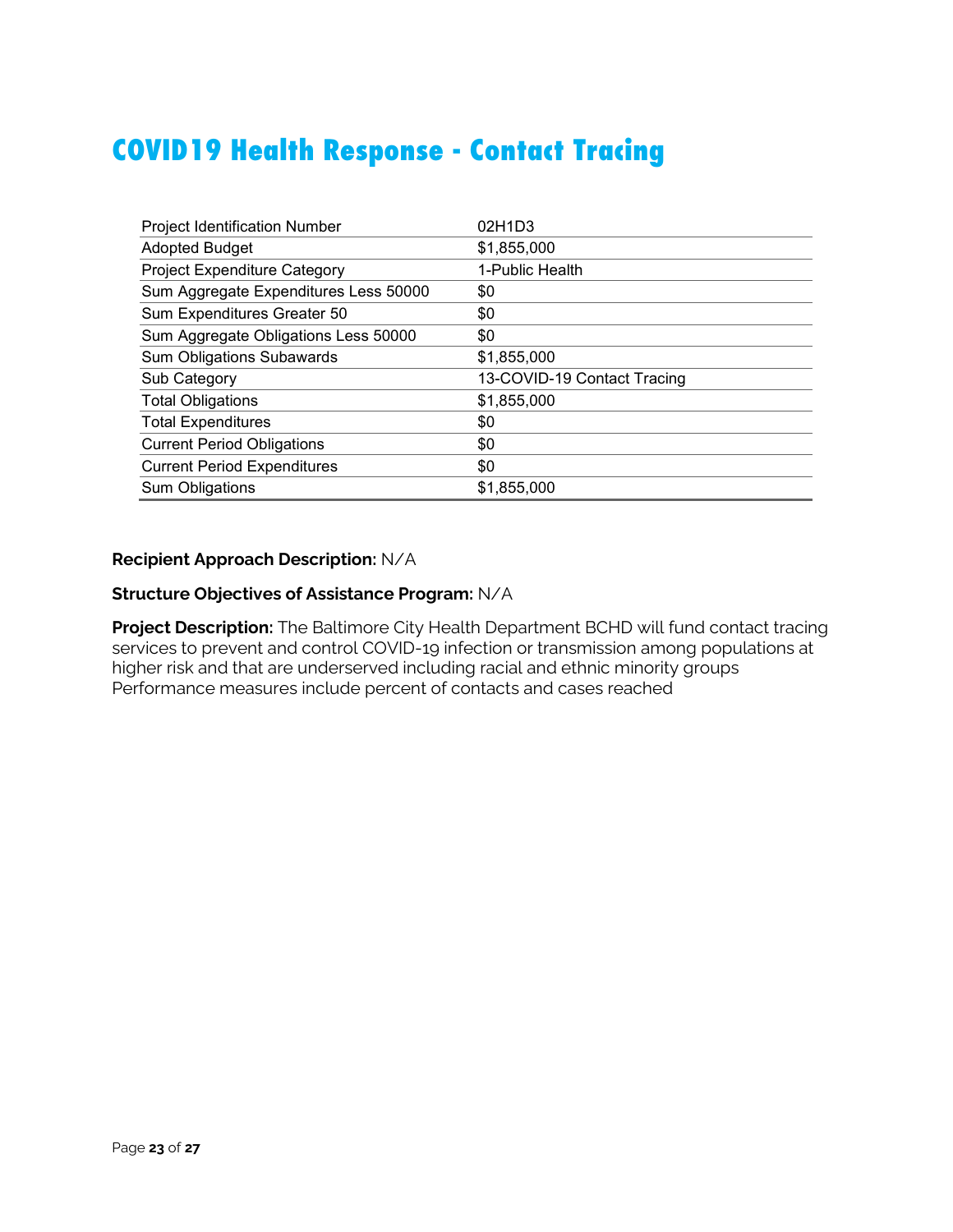## **COVID19 Health Response - Testing**

| <b>Project Identification Number</b>  | 02H1D2              |
|---------------------------------------|---------------------|
| <b>Adopted Budget</b>                 | \$3,225,000         |
| Project Expenditure Category          | 1-Public Health     |
| Sum Aggregate Expenditures Less 50000 | \$0                 |
| Sum Expenditures Greater 50           | \$0                 |
| Sum Aggregate Obligations Less 50000  | \$0                 |
| <b>Sum Obligations Subawards</b>      | \$3,225,000         |
| Sub Category                          | 12-COVID-19 Testing |
| <b>Total Obligations</b>              | \$3,225,000         |
| <b>Total Expenditures</b>             | \$0                 |
| <b>Current Period Obligations</b>     | \$0                 |
| <b>Current Period Expenditures</b>    | \$0                 |
| <b>Sum Obligations</b>                | \$3,225,000         |

### **Recipient Approach Description:** N/A

### **Structure Objectives of Assistance Program:** N/A

**Project Description:** The Baltimore City Health Department BCHD will also use funding to increase COVID-19 testing BCHD will provide tens of thousands of at-home laboratory and rapid COVID-19 tests and dedicated testing staff Performance measures include the number of total tests the number of mobile clinics and clients served among other measures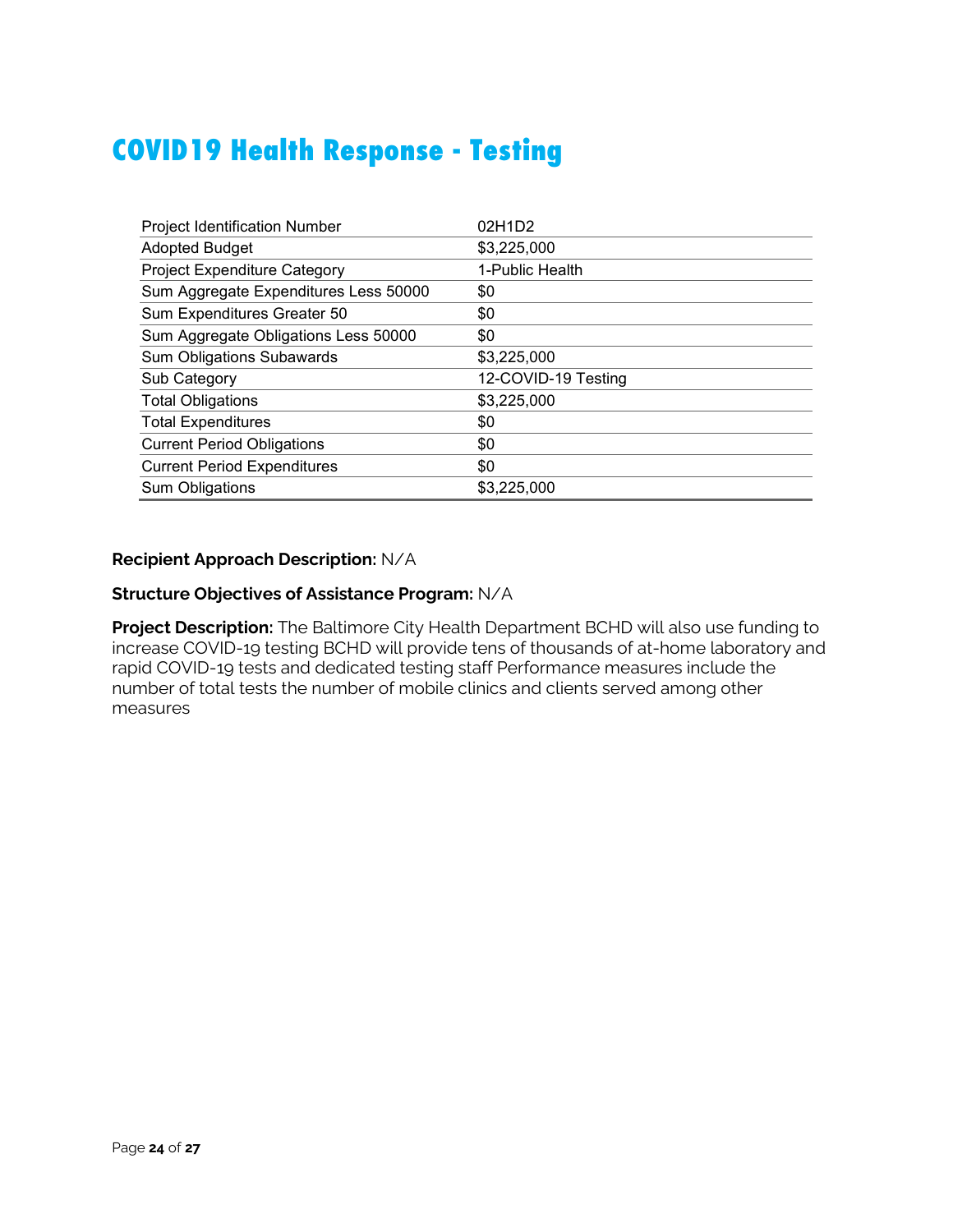## **COVID19 Health Response - Vaccinations**

| <b>Project Identification Number</b>  | 02H1D1                  |
|---------------------------------------|-------------------------|
| <b>Adopted Budget</b>                 | \$6,985,000             |
| <b>Project Expenditure Category</b>   | 1-Public Health         |
| Sum Aggregate Expenditures Less 50000 | \$0                     |
| Sum Expenditures Greater 50           | \$0                     |
| Sum Aggregate Obligations Less 50000  | \$0                     |
| <b>Sum Obligations Subawards</b>      | \$6,985,000             |
| Sub Category                          | 11-COVID-19 Vaccination |
| <b>Total Obligations</b>              | \$6,985,000             |
| <b>Total Expenditures</b>             | \$0                     |
| <b>Current Period Obligations</b>     | \$0                     |
| <b>Current Period Expenditures</b>    | \$0                     |
| <b>Sum Obligations</b>                | \$6,985,000             |

#### **Recipient Approach Description:** N/A

#### **Structure Objectives of Assistance Program:** N/A

**Project Description:** Funding from ARPA SLFRF will be used to address the COVID-19 public health emergency through vaccination efforts The Baltimore City Health Department BCHD will create an Immunization Office and a mobile vaccination team to increase vaccination rates among vulnerable and hesitant communities and populations disproportionately affected by COVID-19 BCHD will focus on demographic groups within Baltimore City with disproportionally higher rates of COVID-19 infection hospitalization andor death evidence of high levels of transmission lower availability of or access to testing this includes uninsuredunderinsured and traditionally underservedat-risk populations The Department's goal is to increase the vaccination rate to 80 of all Baltimore city residents by February 2022 Performance measures include number of vaccine doses given and the number of people and percent of population vaccinated among other measures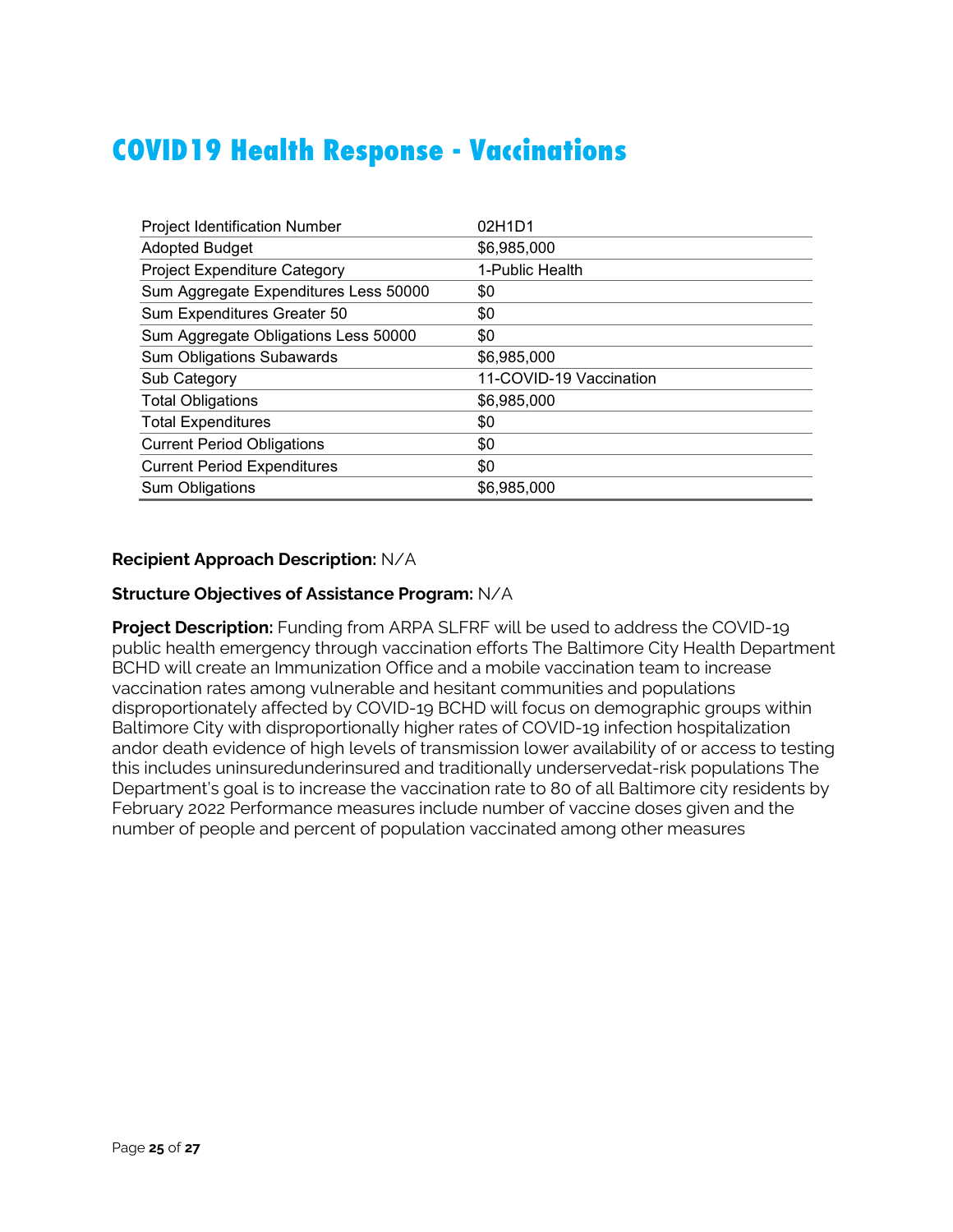# **APPENDIX**





**Brandon M. Scott**<br>Mayor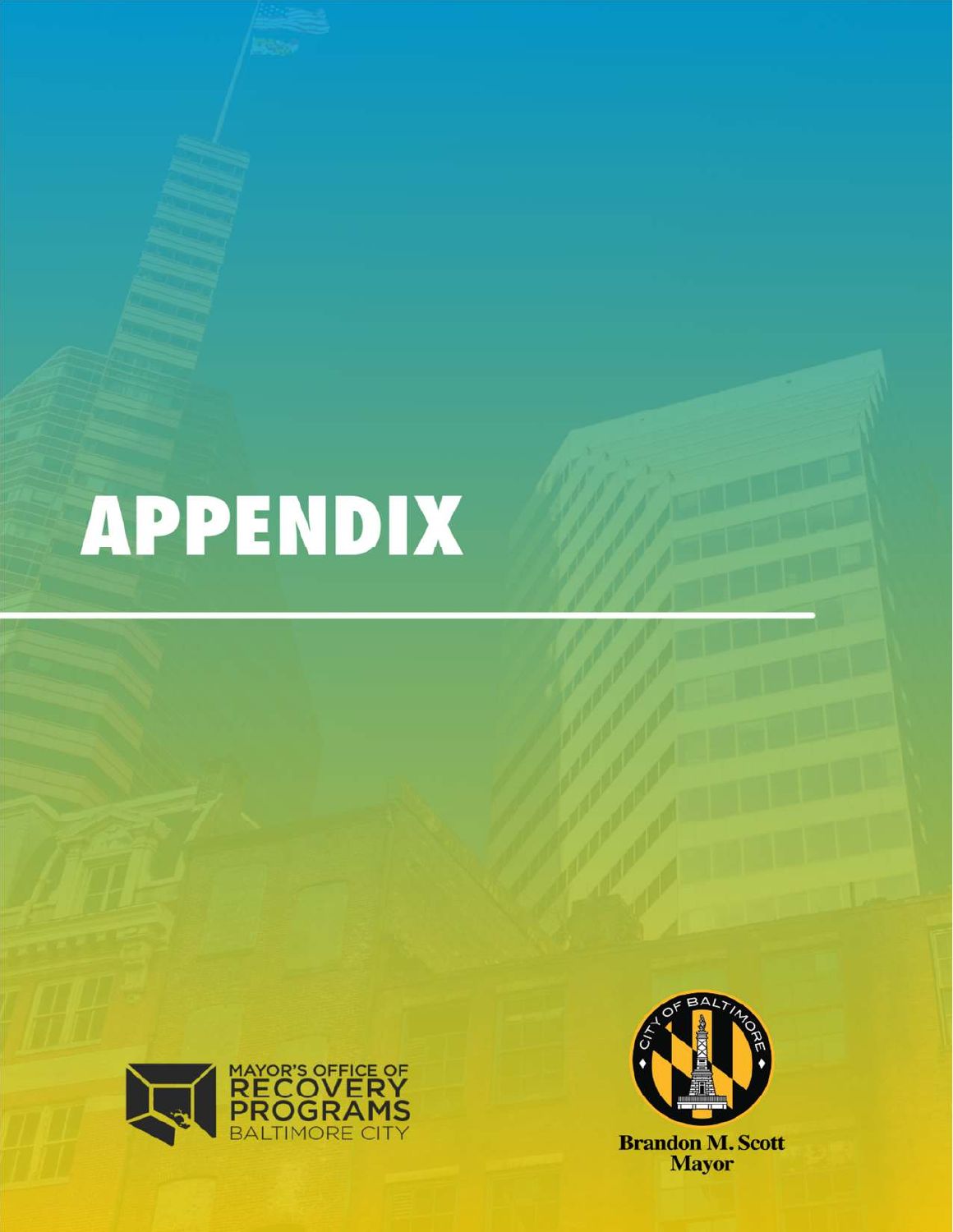

 $\overline{a}$ 

**To:** U.S. Department of the Treasury

**From:** Shamiah T. Kerney, Chief Recovery Officer

**CC:** Mayor Brandon M. Scott Christopher Shorter, Chief Administrative Officer

**Date:** April 30, 2022

**Subject:** City of Baltimore Quarterly Report on ARPA SLFRF Funding

This memorandum accompanies the City of Baltimore, Mayor's Office of Recovery Program's submission of its quarterly Treasury Report on American Rescue Plan Act (ARPA) spending for the reporting period from January 1, 2022, through March 31, 2022.

### **Prior Quarter Report Changes**

General Revenue Loss Calculation

Since the last reporting cycle, the City of Baltimore has updated its approach to calculating revenue loss following consultation with a subject matter expert. For the second reporting cycle of April 30th, 2022, we completed the following to calculate revenue loss for years 2020 and 2021:

- 1. Used the Annual Comprehensive Financial Reports, published on the Baltimore City Department of Finance website.
- 2. Included eligible revenues from governmental funds.
- 3. Excluded prohibited revenues, such as Federal revenue.
- 4. Included Enterprise Funds or Operating revenues, such as Utilities (Water, Wastewater and Stormwater), Grants, and Interest Income.
- 5. Calculated revenue loss using Treasury's standard growth rate of 5.2%.

#### Baltimore Development Corporation Recovery Assistance

In the January 2022 report, the Baltimore Development Corporation (BDC) Recovery Assistance program was included as a single project with an obligation of \$11,700,000.00 and expenditure of \$4,000,000.00. Consistent with the updated federal guidance issued in April 2022, for this report, the project was separated into two expenditure categories with the following info:

- (Original Project) Expenditure category 2.9 Assistance to Small Businesses, Loans or Grants to Mitigate Financial Hardship: \$9,020,000.00 obligation and \$3,083,760.68 in expenditures to report.<sup>1</sup>
- (New Project) Expenditure category 2.30 Tech Assistance: \$2,680,000.00 obligation

<sup>1</sup>Per the April 2022 updated guidance, the expenditure category changed to 2.29 – Small Business Economic Assistance (General).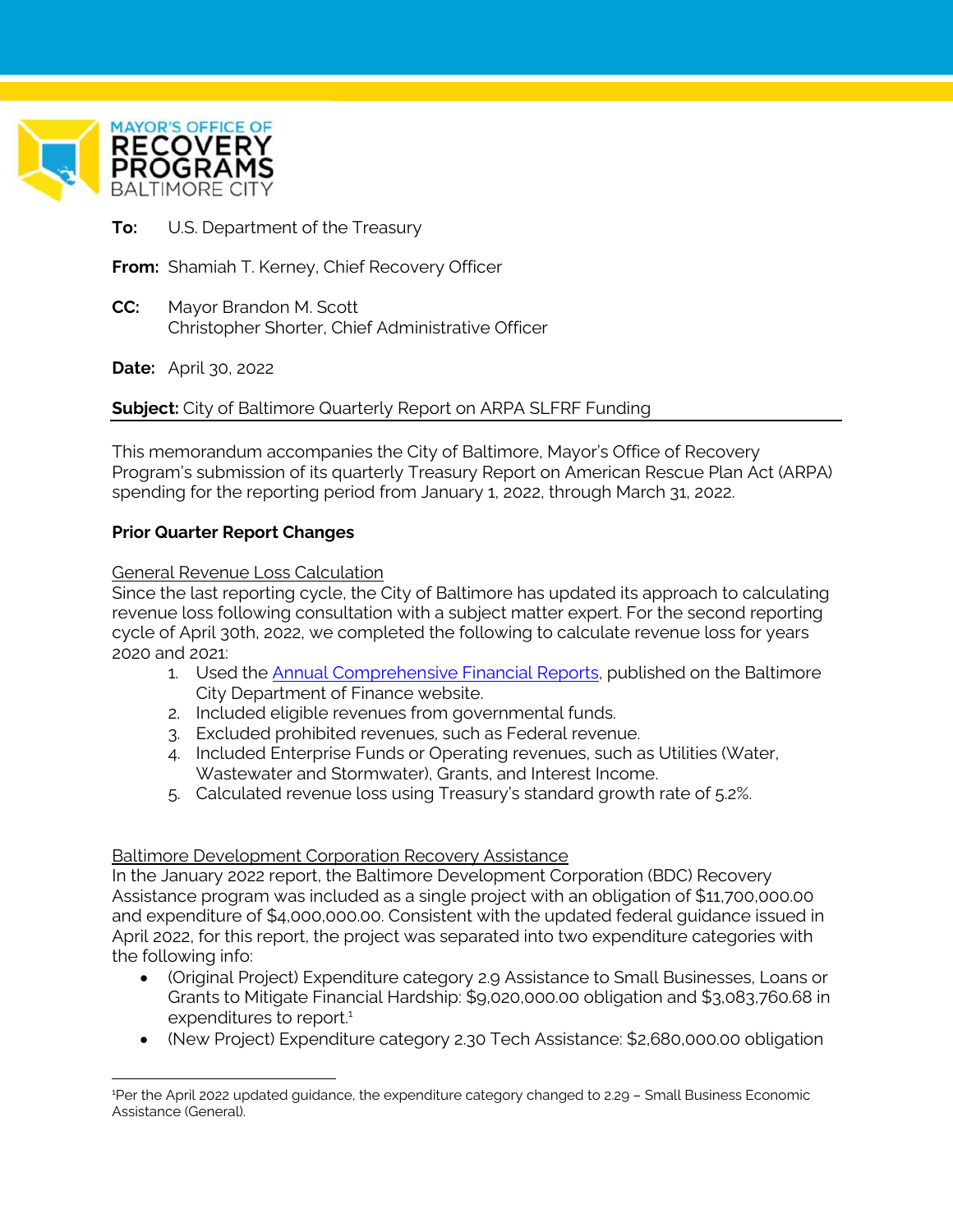

and \$916,239.32 in expenditures to report.

### **April 2022 Report Summary Data**

For this period, the City of Baltimore reports \$89,188,506 in obligations and \$14,860,786.31 in expenditures for 23 projects across 19 expenditure categories. This increases our total expenditure through March to \$27,726,228. The City of Baltimore has committed \$228,618,563 million (35%) of its ARPA funds from Treasury and is on track to expend the full \$641,170,126 million allocation before the deadline of December 31, 2026.

### **Overview of Projects**

In coordination with Mayor Scott and city leaders, the Mayor's Office of Recovery Programs committed funding to three additional projects during the period of performance. These projects include:

- **Vaccination Incentives** Funding was provided to City government employees who showed proof of full vaccination. Vaccination incentives of \$1,000 will be provided to eligible city government employees in an effort to increase the vaccination rate and minimize further impacts on the delivery of city services
- **Food Insecurity** Funding will support various programs for residents aimed at reducing food insecurity through continuing COVID-19 emergency produce box distribution and increasing Online Supplemental Nutritional Assistance Program (SNAP) participation to address the inequitable access to home delivered groceries.
- **Lexington Market** Funding will be provided to the Baltimore Public Markets Corporation to fund stall build-out assistance at Lexington Market for small businesses impacted by the COVID-19 public health emergency.

Using Treasury's expenditure category guidance and schema for projects, funding for ARPA-funded initiatives are represented through 23 projects and 19 expenditure categories.<sup>2</sup>

### **Evidence-Based Interventions**

 $\overline{a}$ 

The Mayor's Office of Recovery Programs is partnering with Morgan State University (MSU) and the University of Baltimore (UB) to leverage their research and program evaluation expertise for initiatives funded through ARPA. Through this partnership, UB and MSU will advise the City on program design, evidence-based interventions, equitable distribution of funds, best practices observed in peer cities, performance metrics, and how to structure and implement rigorous program evaluations for new, innovative programs funded by ARPA. Since many ARPA-funded projects are still in design or just beginning, budgets for

<sup>2</sup>Based on reporting guidance issued in April 2022, one previously reported project was separated into two projects to appropriately align with updated expenditure categories.